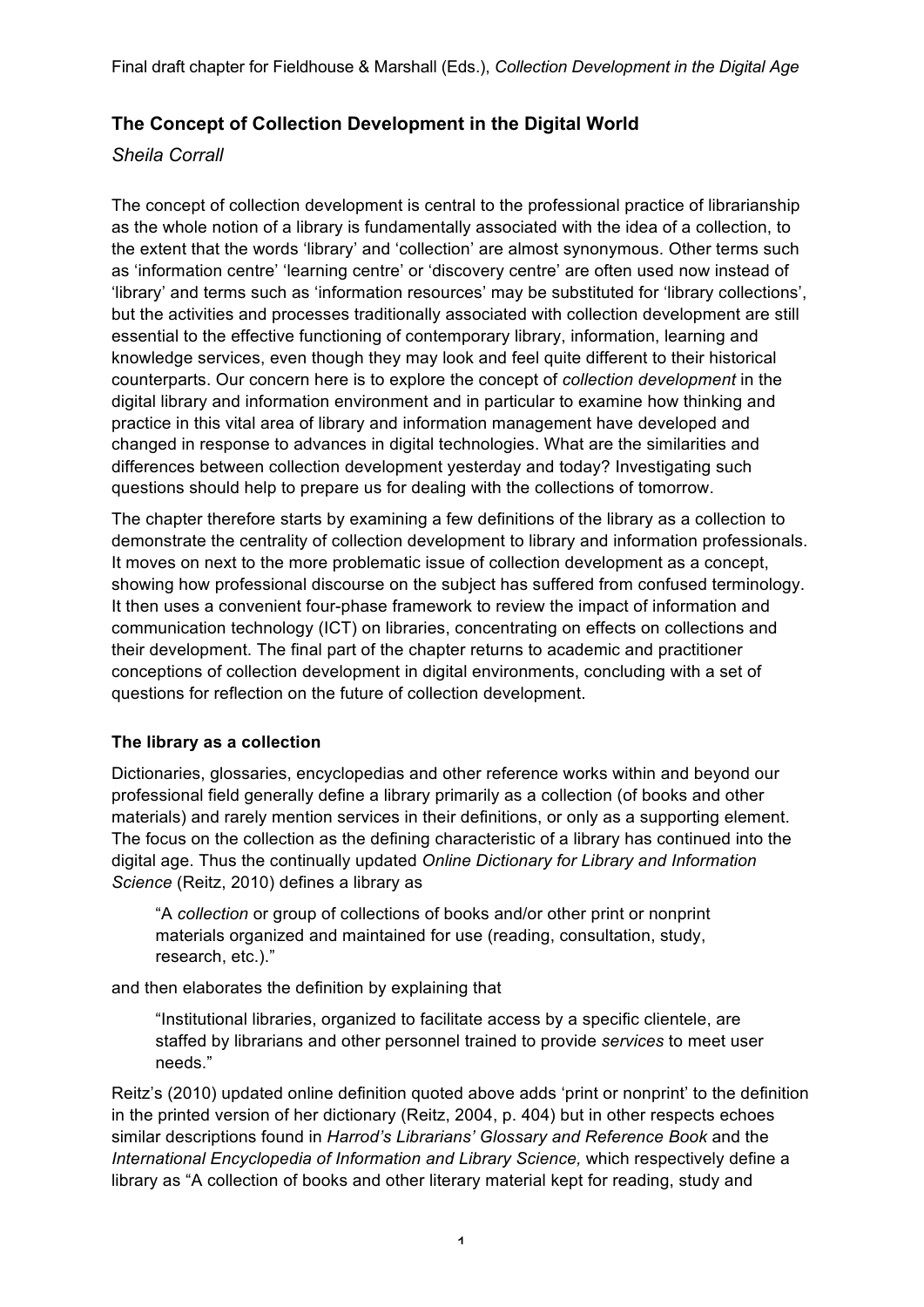consultation" (Prytherch, 2005, p. 416) and "A collection of materials organized for use" (McGarry, 2003, p. 371).

*The ALA Glossary of Library and Information Science* offers an older but more comprehensive definition of a library that links the important dimension of 'access' to the library and its collection:

"A collection of materials organized to provide physical, bibliographic, and intellectual *access* to a target group, with a staff that is trained to provide services and programs related to the information needs of the target group." (Young, 1983, p. 131).

Another later ALA publication offers a more modern conception of a library that interprets access as explicitly including materials in *other* collections:

"Libraries and information centers contain bibliographic materials, provide access to such materials, and supply services derived from those materials. These services are usually not based solely on materials actually present in a library's collection, but increasingly are enriched by access to materials in other collections." (Soper *et al.,* 1990, p. 65).

From the same period, Buckland (1989, p. 220) provides a usefully concise definition of 'collections' as "selections of materials deployed logistically to facilitate access to those materials for particular groups of users", which shifts the emphasis slightly by suggesting that collections are really a *means* to an *end*, rather than an end in themselves.

An essay by McGarry (2003) also highlights access as a key dimension of libraries, distinguishing between 'passive access', 'mediated access' and 'transitive access', representing different points on the service continuum, from making stock available to borrowers, through matching individual needs with materials, to reaching out directly to particular groups with special collections and services. McGarry (2003) discusses how libraries have evolved from historical times to the modern world and deals with the issue of whether advances in information and communication technology (ICT) and particularly the development of the World Wide Web have made the term 'library' redundant as a result of printed research material (such as books and journals) being replaced by electronic equivalents. Libraries as "book storehouses of the past" may be seen as irrelevant as "access to a universal virtual library, symbolized by and currently embodied in the Web, becomes a reality" (McGarry, 2003, p. 374).

However, McGarry (2003, p. 37) concludes that the concept of the library as "an organized and accessible collection of information resources…remains central to human activity". Similarly, the activities associated with creating organized and accessible collections remain central to the work of library and information professionals in all sectors, but how they are carried out and how they are conceived have changed significantly as digital technologies have transformed the information resources that are the focus of such efforts.

### **The concept of collection development**

Collection development and the related term 'collection management' have been defined and described in different ways by academics and practitioners in the field over the years. Despite the confusions and ambiguities evident in the literature, we can identify several recurring themes. Collection development is particularly associated with the selection and/or acquisition of library materials (which can also include the 'de-selection' or 'de-acquisition' of stock), while *collection management* is generally seen as a broader term covering the whole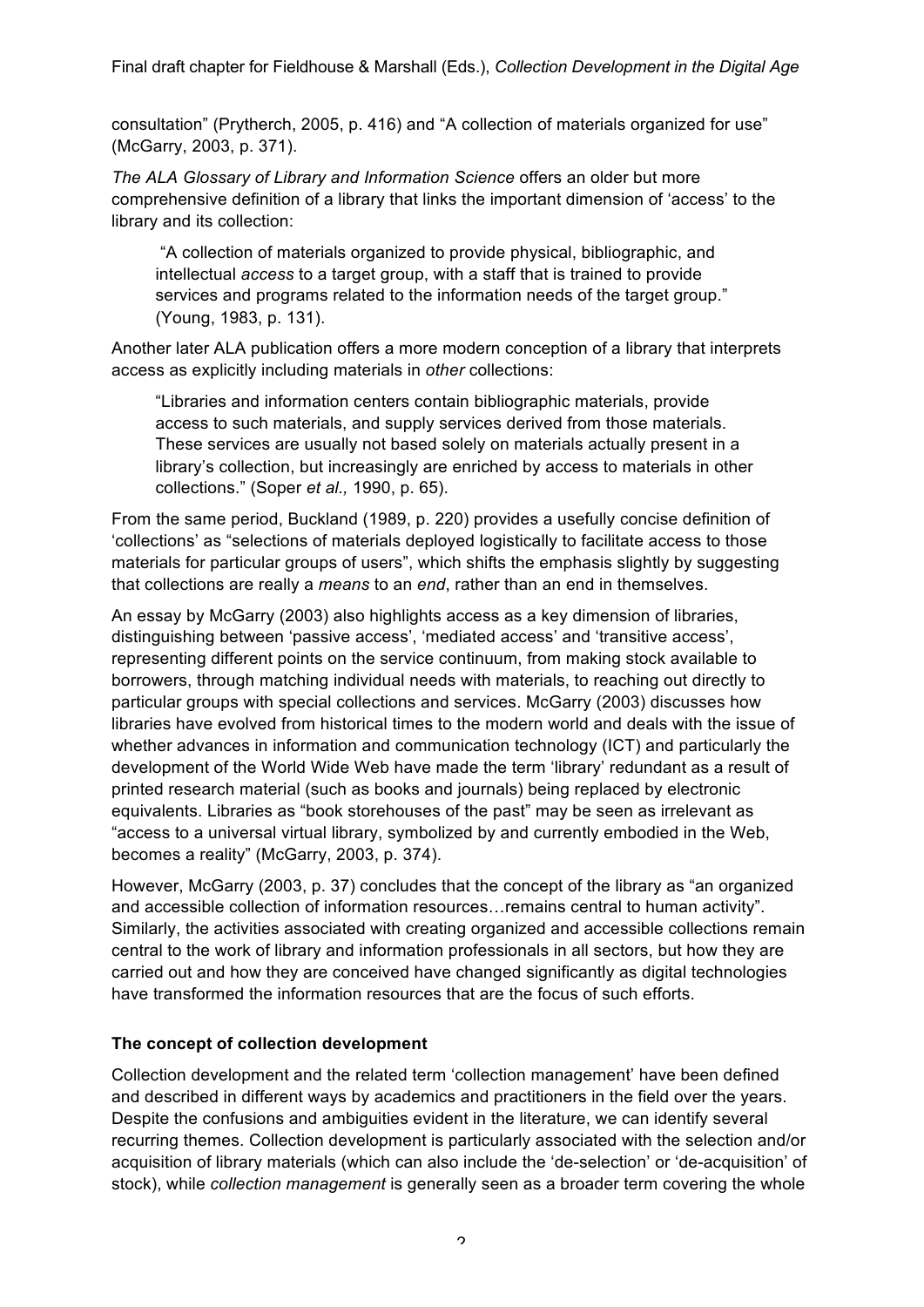range of activities involved in managing access to information resources. However, there is confusion over the relationship between the terms: a few authors see the two concepts as related, but distinct; some see collection management as a broader term that includes collection development and many take this argument further and assert that collection development has simply been replaced by collection management, whereas others simply view the terms as interchangeable.

Hendrik Edelman's seminal paper of 1979 is widely cited in the literature and a good starting point for discussion. He notes that in the US book selection in academic libraries had been a neglected subject in the literature, particularly when compared to the literature on book selection in public libraries. He explains the relationship between 'collection development', 'selection' and 'acquisition' as a hierarchy and defines *collection development* as follows:

"Collection development is a planning function. A collection development plan or policy describes the short- and long-term goals of the library as far as the collections are concerned, taking them into account and correlating them with the environmental aspects such as audience demand, need, and expectation, the information world, fiscal plans, and the history of the collections. From the collection development plan flows the budget allocation in broad terms." (Edelman, 1979, p. 34)

Edelman (1979) explains that *selection* is the next level*,* which implements the goals of collection development, using pre-defined criteria and methods; and *acquisition* then implements the decisions of selection and gets the material into the library. He also notes that the three levels naturally interact and may overlap. Gorman and Howes's book of 1989 provides a similarly clear and logical interpretation, complementing Edelman's (1979) triad by explaining the relationship in terms of the questions each process is intended to answer:

"In the hierarchy of [collection development] policy  $\rightarrow$  selection  $\rightarrow$  acquisitions, three questions are asked and answered in a sequence: why? what? how?" (Gorman and Howes, 1989, p. 28).

Table 1 summarises this initial conception of the field, bringing together Edelman's (1979) and Gorman and Howes's (1989) points and relating them to levels of strategic thinking.

| Collection<br>process         | question | Relevant Management<br>level |
|-------------------------------|----------|------------------------------|
| <b>Collection development</b> | Why?     | Strategy                     |
| Selection                     | What?    | <b>Tactics</b>               |
| Acquisition                   | How?     | Operations                   |

| <b>Table 1.</b> The collection development hierarchy |  |
|------------------------------------------------------|--|
|                                                      |  |

As indicated above, the library environment has become more complex in recent decades, which has affected professional thinking on collection development and resulted in terminological problems. The following examples illustrate the divergence of opinion on the subject, drawing on professional glossaries, practitioner ideas and academic commentary. Fuller discussion of the relationship between collection development and collection management is provided by Ameen's (2006) review.

Prytherch (2005, p. 151) defines collection development as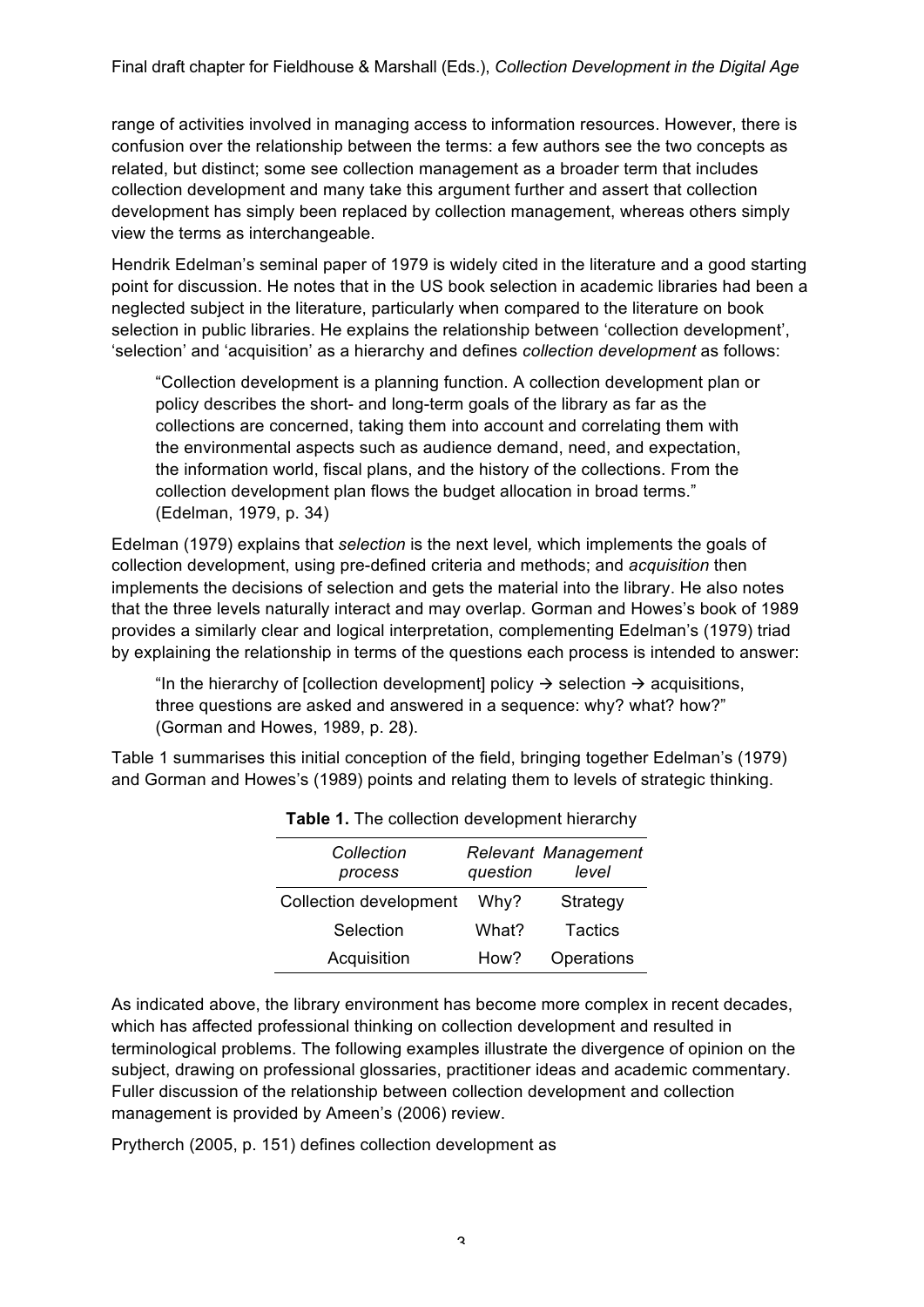"The process of planning a stock acquisition programme not simply to cater for immediate needs, but to build a coherent and reliable collection over a number of years, to meet the objectives of a service."

Others, such as Reitz (2004, 2010) and Young (1983) expand the concept to include as explicit elements the assessment of needs (arguably implicit in Prytherch's description), planning for resource-sharing and also de-selection or weeding of material. Young (1983) also includes the maintenance of collections (binding, mending, repairing and conversion of materials) as part of collection development, whereas Prytherch (2005, p. 152) sees maintenance as part of collection management, which he defines as

"The organization and maintenance of library stock, starting from collection development principles, keeping the needs of users a priority and considering alternative means of document and information supply to supplement local holdings."

Prytherch (2005) thus presents collection development as a more *strategic* activity, that is *operationalised* through the collection management function. In contrast, Young (1983, p. 50) has an unusually narrow and specific view of collection management as "the application of quantitative techniques (statistical analyses, cost-benefit studies, etc) in collection development", but this particular interpretation is not widely shared.

More typical is the widely-cited definition provided by Cogswell (1987, p. 269) that describes collection management as

"the systematic management of the planning, composition, funding, evaluation and use of library collections over extended periods of time, in order to meet specific institutional objectives".

Writing in the academic library context, Cogswell (1987) cites the need to expand how we think about collection activities beyond selection and acquisition to access (in the form of resource-sharing), maintenance and preservation as an argument for *replacing* the word 'development' with 'management' when describing the collections process in a library. His conception of collection management includes *both* operational and strategic aspects of the process and he identifies eight functions that constitute this process:

- planning and policy making
- collection analysis
- materials selection
- collection maintenance
- fiscal management
- user liaison
- resource sharing
- programme evaluation.

Cogswell (1987, p. 269) goes on to argue that collection management "must be recognised as a program which pervades all areas of the library and which is rightly the concern of every academic library professional", thus placing collection management at the heart of professional practice. The breadth of Cogswell's (1987) conception of collection management is shown by the activities that he proposes for the user liaison function of collection management, which include bibliographic instruction, online searching and reference service. However, in practice, although all these activities are clearly collectionbased, they are not generally seen now as part of the collection management process, but as significant *services* provided by libraries.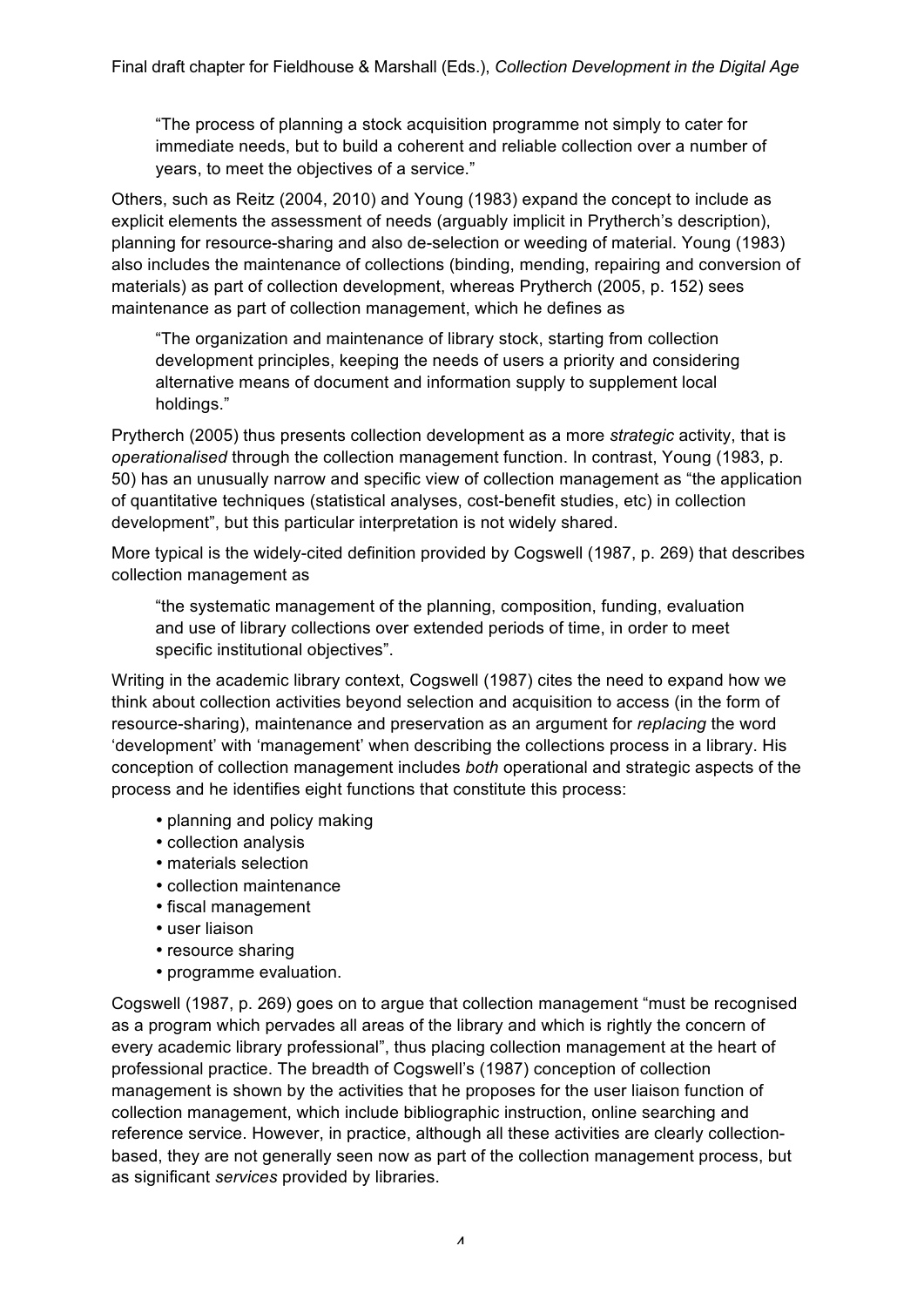Others also see collection management as a concept that has evolved from and replaced collection development, i.e. as a mature version of an earlier concept, though not necessarily as broadly conceived as Cogswell (1987). Thus Soper *et al.* (1990, p. 66) state:

"The concept of collection development, or materials acquisition, has been evolving recently to that of collection control, or collection management. This concept encompasses the design of a process for selecting bibliographic materials to meet a library's needs, goals, objectives, and priorities… Collection management also includes the processes of making materials accessible and of analyzing materials to see if they meet the goals and objectives of a library and its users"

G.E. Gorman (2003) similarly emphasizes selection and acquisition, collection planning and collection building, as the focus of collection development, but also mentions all the activities identified by Young (1983) under this heading, such as maintenance and weeding. It is not completely clear where Gorman (2003) sees the boundaries between collection development and collection management here: he notes that the two terms are sometimes used synonymously, but argues on the one hand that collection development is "a specific *subset* of the broader activity of collection management" and on the other hand that collection management "has *replaced* the narrower 'collection building' and 'collection development' of former decades" (Gorman, 2003, p. 81). He stresses that collection management is a more comprehensive term, "covering resource allocation, technical processing, preservation and storage, weeding and discarding of stock, and the monitoring and encouragement of collection use". Elsewhere, he links a growing preference for the latter term not only with a broader scope, which also includes systems development and new technology, but also with a paradigm shift, "from discrete institutional collections to a wider library world" in the networked environment (Gorman, 1997, p. x).

However, researchers and practitioners continue to use the term collection development and the argument for replacing it with collection management is inconclusive; practitioners generally differentiate staff *development* from staff *management,* so there is no reason why we should not continue to differentiate developmental and managerial aspects of our work with collections.

### **The impact of information technology**

The impact of digital technologies on collection development is multi-faceted and can be traced back over five decades. Libraries were typically early adopters of computer systems within their organisations in the 1960s and they have continued to fulfil a leadership role with their development of access to networked resources and Web-based services in the 1990s and into the 21st century. Information and communications technology (ICT) has affected the development and management of collections operationally, tactically and strategically. Economic factors, political initiatives and social trends have also influenced the take-up of new technologies and affected how, when and where such developments have taken place. The next section briefly reviews key themes in the history of library exploitation of computers/ICT in relation to other environmental influences to show how conceptions of collection development have evolved in the shift towards an increasingly digital world.

The three phases identified by Lynch (2000) in his survey of 40 years of library automation are used here as a convenient framework for the period up to the end the 20th century, together with an additional fourth phase taking us into the first decade of the 21st century.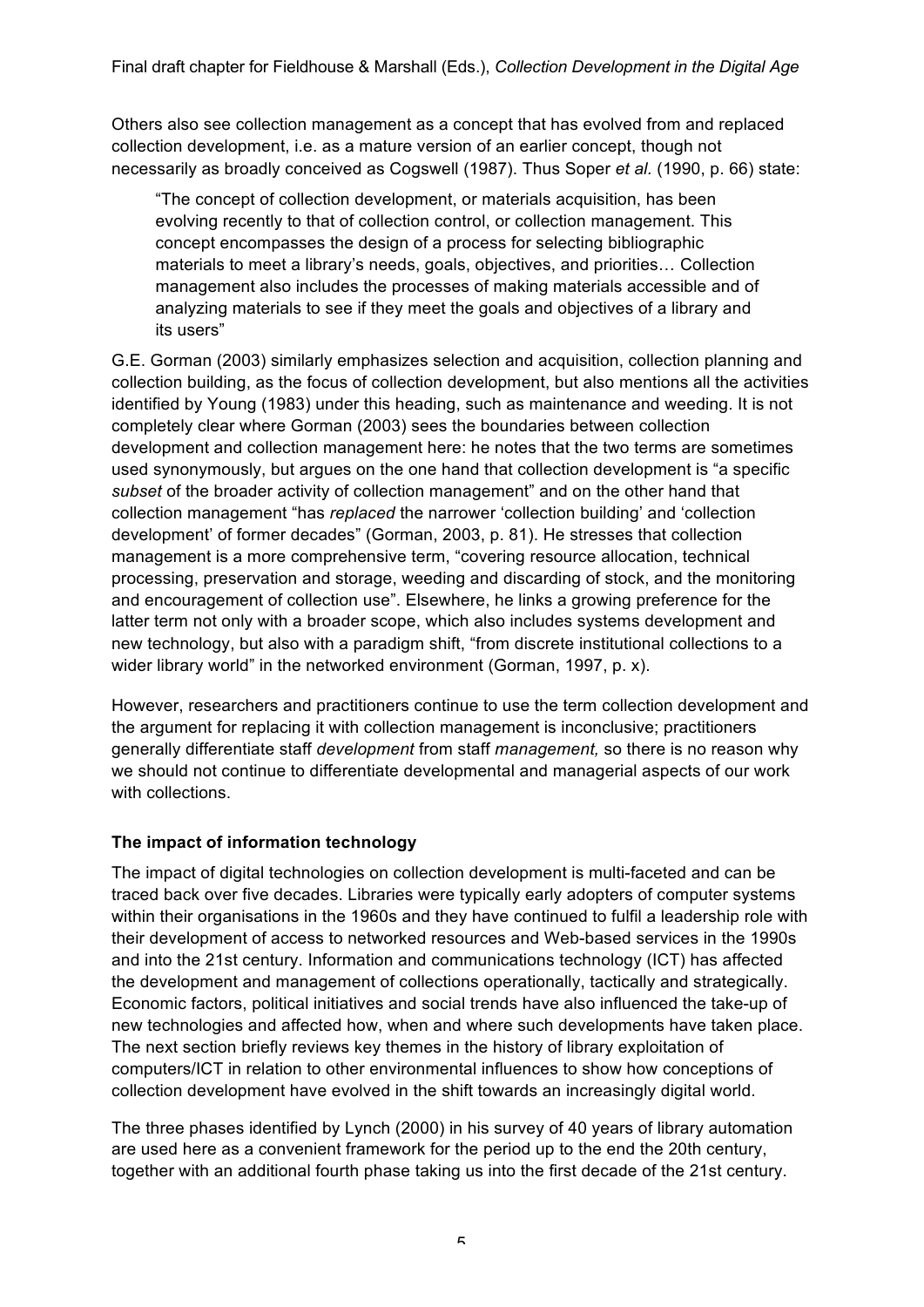Lynch (2000) identifies a significant shift in library use of ICT during the period under review, which he characterises as moving from the *modernisation* achieved by *automation* of library routines, through *innovation* accomplished by *experimentation* with new capabilities (such as end-user self-service access to electronic information resources), to the *transformation* represented by the *digitisation* of library materials (including both the conversion to digital formats of existing stock and the routine acquisition of new content as electronic media). With the benefit of hindsight, Lynch's third phase has been relabelled here as a period of *transition,* on the basis that the transformation did not really take place until a critical mass of digital content was not only available, but also accessible, to the majority of libraries, which arguably did not occur – at least in the UK – until the new century.

This shift from collections as predominantly print-based materials to collections as increasingly electronically-delivered content has not only radically changed the character of the materials collected by the library, but has also fundamentally altered the nature of the library itself and raised strategic questions about the boundaries of both services and collections. The switch from local collections to networked information has accelerated in the 21st century with the emergence of Web 2.0 technologies that are particularly associated with social media and notions of user-generated content that have opened up more options for libraries and highlighted their role in not just supporting users but building communities. This latest phase emphasises *personalisation* and *socialisation* of services and resources through collaboration both with other service providers and especially with service users. Table 2 summarises the key themes discussed in the sub-sections that follow.

|                      | Digital technology developments                             | Collection development issues                                                                                                                    |
|----------------------|-------------------------------------------------------------|--------------------------------------------------------------------------------------------------------------------------------------------------|
| late 1960s-<br>1970s | automation, modernisation,<br>computer-based operations     | library housekeeping, bibliographic utlities,<br>COM catalogues, retrospective conversion,<br>microform masters, self-renewing/no-growth library |
| 1980s-early<br>1990s | experimentation, innovation,<br>computer-based services     | library management, Conspectus methodology,<br>OPACs, access versus holdings/ownership,<br>end-user searching, just-in-time information          |
| late 1980s-<br>1990s | digitisation, transition,<br>computer-based content         | integrated systems, licensing consortia,<br>full-text databases, multimedia products,<br>resource discovery, virtual/digital/hybrid library      |
| $2000s -$            | collaboration, transformation,<br>network-based collections | ERM systems, federated search,<br>open access, institutional repositories,<br>digital asset management, data curation                            |

**Table 2**. Digital technology developments and collection development issues

### *Modernisation – computer-based operations*

In the late 1960s and early 1970s, libraries introduced computers to improve the efficiency of day-to-day operations, particularly circulation and cataloguing, although other areas of work were also affected with the availability of dial-up access for mediated searching of abstracting and indexing databases. The description of early library automation systems as library *housekeeping* systems underlines their perceived operational role. Shared cataloguing systems were a key development during this time. In the late 1960s the Library of Congress started to make its catalogue records available in machine-readable form to both individual libraries and library co-operatives/bibliographic utilities. As a prominent example of the latter, the Ohio College Library Center (OCLC, later the Online Computer Library Center) was formed in 1967 with a primary goal "to develop a computerized sharable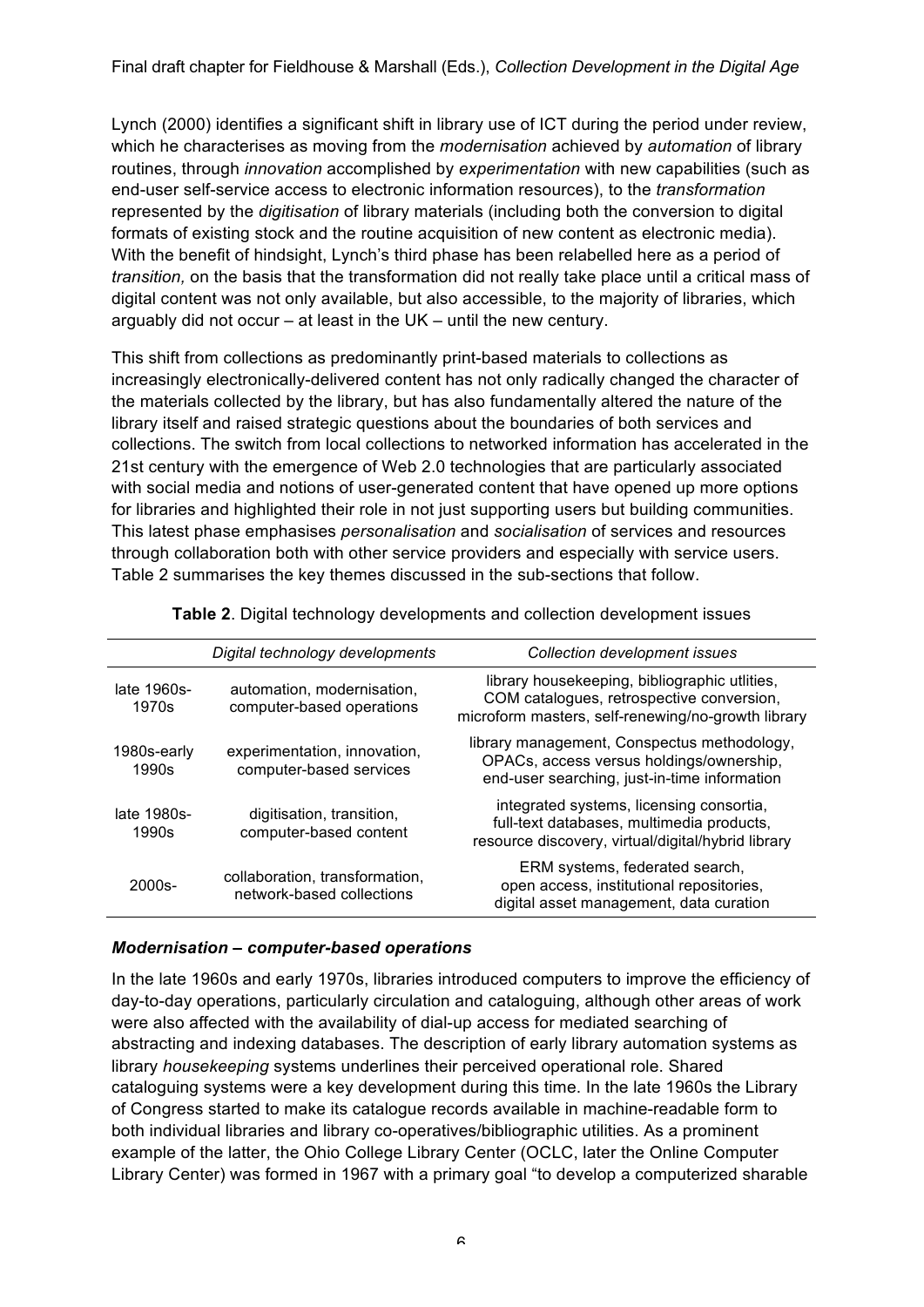on-line bibliographic data base to increase productivity and decrease the costs of processing for its members" (Trochim, 1982, p. 2). Libraries were thus able to obtain catalogue cards from external databases for local use, instead of producing them in-house.

Access to bibliographic data from other institutions also supported retrospective conversion of library catalogue records to machine-readable form and in addition facilitated resourcesharing through interlibrary lending. This was especially important in view of the exponential growth in published output that occurred during the 1960s and raised awareness of the need for interlibrary co-operation in relation to collection development (Kohl, 2003). The computerbased catalogues that gradually replaced card catalogues were typically computer-output microform (COM) using microfilm cassettes or microfiches. Microfilm was an important medium for libraries during this period as it was seen as a cost-effective format for specialist material and official publications, as well as forming the basis of institutional and national strategies for the preservation of library collections, which became recognised as a major concern during the 1960s and 1970s because of the embrittlement of acid-based paper introduced in the 19th century (Kohl, 2003). A *National Register of Microform Masters* was established by the Library of Congress in 1965 and served as the model for other countries.

Several commentators identify the 1960s and 1970s as the period when the term 'collection development' started to be widely used and the area of work became recognised as a professional specialism, citing the launch of journals such as *Collection Management* (1976), *Library Acquisitions: Practice and Theory* (1977) and *Collection Building* (1978) as evidence, and the complexity of the task in a world of increasing publication and diverse formats but steady budgets as justification for moving beyond the selection of materials to the development of collections in other ways, including resource-sharing (Johnson, 2004; Kohl, 2003). Another key factor influencing thinking during this period was the costs of the space and buildings needed to house library collections. The University Grants Committee in the UK took a firm line on this issue in a seminal publication known as the Atkinson report (University Grants Committee, 1976), which proposed the concept of the 'self-renewing library' in which new acquisitions would be offset by the equivalent volume of withdrawals.

The concept of the 'self-renewing', 'no growth' or 'steady-state' library was highly controversial and it was widely discussed by university librarians in the US, UK and Australia at conferences and in the literature in the late 1970s; the books edited by Gore (1975) and Steele (1978) are prime examples. Critics argued that the concept was based on flawed assumptions, namely that knowledge becomes outdated at the same rate as it is created, that future use of publications can be accurately predicted and that scholars seek material as isolated elements rather than in relation to other work; more specifically, they contrasted the typical linear sequence of bibliographical research in natural sciences with the less predictable process of humanities research, likened to an "ever-widening ring of references, citations, leads and discoveries" (Dowd, 1989, p. 67). It is important to note here that these arguments relate particularly to *research* libraries: smaller academic (university and college) libraries, school, public and many special libraries have generally operated on the basis of regular de-selection of items, recognising that withdrawal of out-of-date or little-used material improves the quality of a collection and makes it easier for users to find relevant material.

### *Innovation – computer-based services*

The 1980s and early 1990s coincided with growth in the use of the Internet, personal computers and email. Libraries migrated to more sophisticated modular-based library *management* systems covering a wider range of functions, including interlibrary loans (ILL) alongside the now commonplace modules for acquisitions, cataloguing, circulation and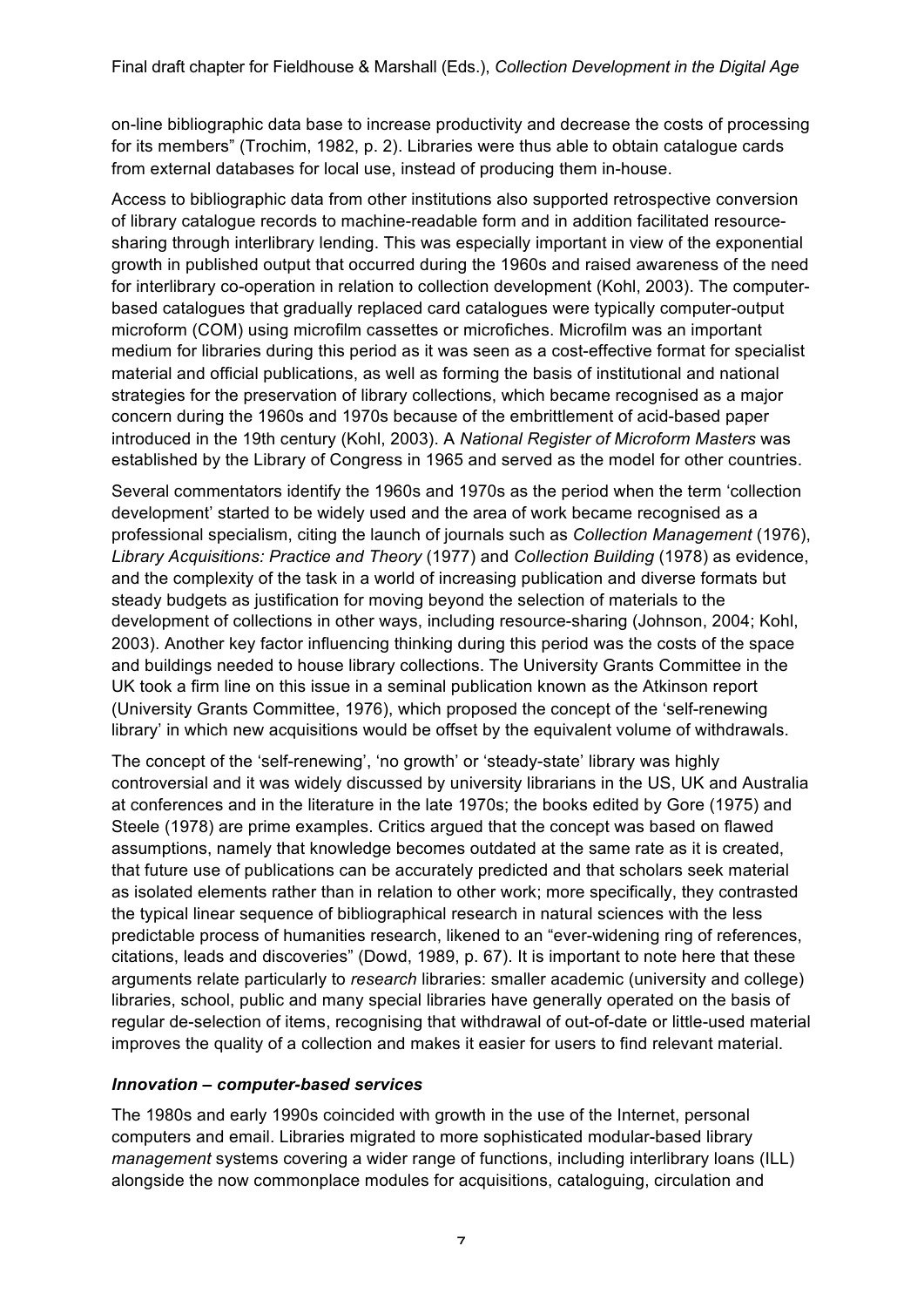serials, although separate systems were often used for ILL. The key development at this time was end-user or public-access computing, represented by online public access catalogues (OPACs) and databases designed for end-user searching. Coupled with developments in local and wide area networking, the former enabled networked access to individual library and consortial union catalogues; the latter were initially accessed via dedicated customised computer workstations or CD-ROMs loaded on individual machines or networked across the organisation. Self-service searching involved a substantial change in professional work from conducting searches for clients to training users as searchers and had a significant impact on the instructional role of library and information services, leading to the development of purpose-designed computer-based training suites, in addition to the installation of many more individual workstations and computer clusters in libraries.

Access and specifically the concept of access to information and knowledge resources as an alternative strategy to *ownership* of library materials emerged as a critical issue in collection development in the early 1990s. The shift from ownership to access has also been likened to moving from a 'just-in-case' to a 'just-in-time' model of information provision. In practical terms, in the 1990s, this generally meant relying less on acquisition of stock and more on interlibrary loans or document supply. Writing from an American perspective, Brin and Cochran (1994) note that such discussion can be traced back to the 1970s, but became the subject of many more articles from 1989 onwards, citing papers offering general overviews and particular viewpoints, as well as treatment of specific aspects or reference to the concept while discussing other issues. In the UK, published case studies indicate that the debate was often described as access versus *holdings*, rather than ownership (Baker, 1992; Corrall, 1993), but the issues were the same; Crawford and Gorman (1995, p. 133) also use the phrase "access vs. *collection*", arguing strongly that the discussion should not be about access *versus* collection, but about finding the right balance between access *and* collection.

The antecedents here obviously included the zero-growth self-renewing library recommended by the Atkinson report cited above (University Grants Committee, 1976), but additional impetus came from another UK government body, the Library and Information Services Council for England (LISC), which issued three seminal reports on the future development of library and information services during the 1980s, covering all sectors (not just universities). The LISC FD2 report, *Working Together within a National Framework* (Department of Education and Science, 1982)*,* is significant as one of the first explicit attempts to articulate a strategy enabling libraries to fulfil their respective roles against a backdrop of severe financial constraints and proliferating information resources. The report concluded that:

"libraries and information services should move more purposefully from a mainly 'holdings' strategy requiring the accumulation of large stocks towards a mainly 'access' strategy in which emphasis is placed on the efficient procurement of material and information as required... Emphasis needs to be placed on obtaining, from whatever source, quick and accurate answers to today's questions, using printed, electronic or other media or personal contacts as circumstances demand" (Department of Education and Science, 1982: p. 25).

FD2 explicitly links the access model with technological developments, anticipating that the development of databases combining bibliographic citations with the full text of articles and electronically-mediated document delivery services would facilitate a rebalancing between the traditional storehouse role of the library and its newer 'gateway' role. The case studies from the universities of Arizona, Aston and East Anglia all identify rising literature prices and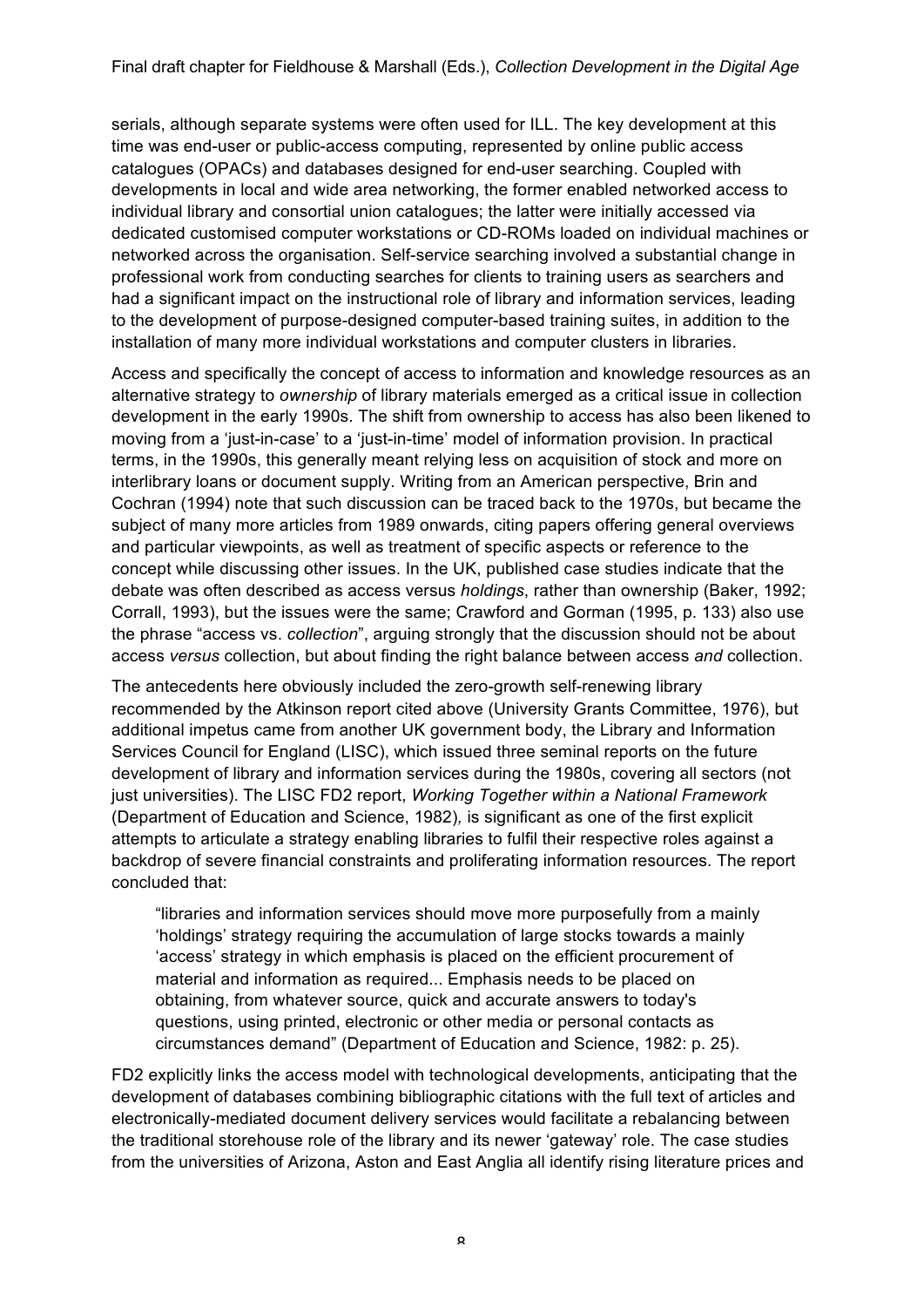inadequate library budgets as key drivers and technology as a critical enabler of the access strategies described (Baker, 1992; Brin and Cochran, 1994; Corrall, 1993).

Another significant contribution to the access movement during this period was the development by the US-based Research Libraries Group of the Conspectus methodology for collection evaluation. Designed to support collaborative collection development and resource-sharing (particularly interlending), the tool was intended to provide a composite picture of existing collection strengths and current collecting intensities arranged by Library of Congress subject fields, using a numerical scale ranging from 0  $(=$  out of scope) to 5  $(=$ comprehensive collection). Predicated on the notion that "all libraries are linked in a great chain of access" (Stam, 1983, p. 21), the methodology was adopted not only in North America, but also in the UK (Matheson, 1989) and Australia (Henty, 1991), although take-up in the UK was patchy, with better coverage of Scotland and Wales than England (apart from the British Library). However, although conceptually attractive and potentially useful as a local management tool, the cost-effectiveness of Conspectus was a concern and its value in supporting collaborative collection building and resource-sharing became questionable with the widespread availability of library catalogues on the Web (Clayton and Gorman, 2002)

### *Transition – computer-based content*

Overlapping with the phase above, in the late 1980s and particularly from the early 1990s, electronic library services progressed from citation databases to full-text content. Early examples included electronic versions of traditional print reference works provided on CD-ROMs, such as the *Encylopedia Britannica,* in addition to new electronic resources that had no printed counterparts, notably *Encarta,* a digital multimedia encyclopedia produced by Microsoft from 1993 (initially on CD-ROM, but later as a Web-based product and in DVD format)*.* The real breakthrough came with full-text primary material in digital form, such as the historic literature collections launched by Chadwyck-Healey (e.g. the *English Poetry Full-Text Database* launched in 1992) and full-text electronic journals, which had a lengthy gestation period experimenting with different formats and by the mid-1990s were available variously as online pay-as-you-go titles on a cost-per-access basis, CD-ROM document delivery systems and networked e-journals, the last category amounting to only around 100 titles by the mid-1990s (McKnight, 1993; Woodward and McKnight, 1995).

Another key development during this period was national, university and public library involvement in the digitization of their own holdings for both access and preservation purposes, typically special collections and often facilitated by external project funding; the Library of Virginia's Digital Library Project included records, correspondence, newspapers and photographs (Roderick *et al.,* 1997). In the UK, the Electronic Libraries (eLib) Programme was launched in 1994 as a result of the Follett report from the Higher Education Funding Councils Libraries Review Group (JFCLRG, 1993). This was a massive development programme, representing a significant investment of public funding in innovation for academic libraries: the first two of the three phases cost £15 million and the projects extended well beyond digitization, with programme strands also covering access to network resources, digital preservation, electronic document delivery, electronic journals, electronic short loan projects, images, large scale resource discovery, on-demand publishing, pre-prints, quality assurance, supporting studies, training and awareness (eLib, 2001; Rusbridge, 1998). The first usage of the term 'hybrid library' is generally attributed to Chris Rusbridge, Director of the eLib programme, who explained that

"The name hybrid library is intended to reflect the transitional state of the library, which today can neither be fully print nor fully digital" (Rusbridge (1998).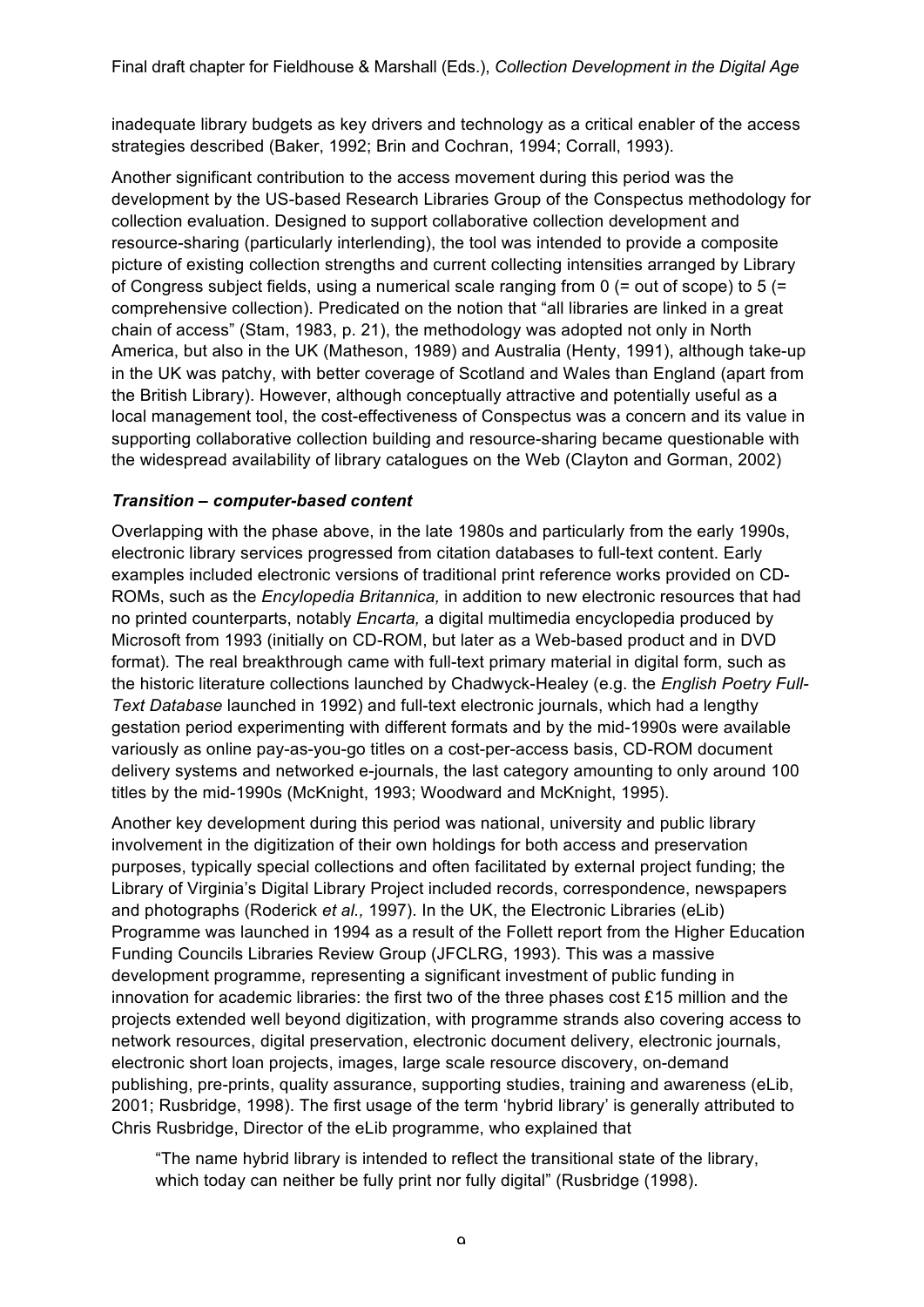The hybrid library strand of the programme aimed to integrate technologies, systems, resources and services, including access to 'legacy' print materials, 'transition' (digitized legacy) resources and new (born-digital) resources, such as e-journals, e-books, databases and datasets in many formats (bibliographic, full-text, image, vector/map, audio/video, statistical and numerical). eLib contrasted with the US Digital Libraries Initiative which was mainly a computer science *research* programme, in contrast to the UK library service *development* programme (Rusbridge, 1998). There were other important national and international collaborative developments: in the UK, the Higher Education Digitisation Service (HEDS) was set up as a result of eLib (Tanner, 1997); in the US, the JSTOR organization was formed in 1995 to digitize journal backruns and the National Digital Library of Theses and Dissertations (now the Networked Digital Library of Theses and Dissertations) was established in 1996 at Virginia Tech University (Kohl, 2003).

New commercial document delivery services such as EBSCOdoc, Faxon Finder and UnCover also emerged in the 1990s, supporting the shift from holdings to access as a solution to periodical price inflation and library budget cuts: some offerings were marketed as combined Current Awareness Services with Individual Article Supply, known as CASIAS products (Brunskill, 1997; Kohl, 2003). As the volume of full-text electronic content increased, web-based collections or *aggregations* of electronic resources began to appear as an alternative to title-by-tile subscription; such resources included sets of journals, conference proceedings, data files and government publications, grouped by publisher, function or topic, adding to the growing complexity of the information landscape for libraries and preparing the ground for the much larger 'bundles' of titles that eventually arrived, known generally as 'big deals' and usually acquired through licences, which were increasingly negotiated through regional consortia or national initiatives (Bley, 1998; Kohl, 2003; Roberts *et al.,* 2004; Walters *et al.,* 1998).

Investment in UK public libraries came later, but was equally significant: the People's Network was a £170 million project to create ICT learning centres in all 4,300 service points, funded through the government's New Opportunities Fund (NOF). The public library initiative was intended to complement programmes already under way in higher and further education, the health sector (the National Electronic Library for Health) and the central government UKOnline portal (Woodhouse, 2001). A substantial part of the funding (£50 million) was allocated to the NOF-*digitise* programme, launched in 1999, which awarded 154 grants, ranging from £14,000 to £4 million, to 37 consortia (including partnerships with national and university libraries) and 34 individual projects, to produce

"a digital learning materials foundry of well over 1 million images, tens of thousands of audio and video clips, innumerable pages of text and many hundreds of new learning packages on topics as diverse as biscuits, voluntary work, migration, biodiversity, football, contemporary art, music and photography, reading, etc" (Woodhouse, 2001).

### *Transformation – network-based collections*

The proliferation of licensed electronic content, especially e-journals, led at the start of the decade to the development of *electronic resource* management systems (ERMS) to automate and streamline the processing of acquisitions by library staff and the presentation of content to library users, in many cases replacing the labour-intensive compilation of titleby-title listings on library web pages, which in some institutions were duplicated in their OPAC. The growing complexity of the library systems marketplace is shown by the different providers of such systems, which included individual libraries, library consortia, library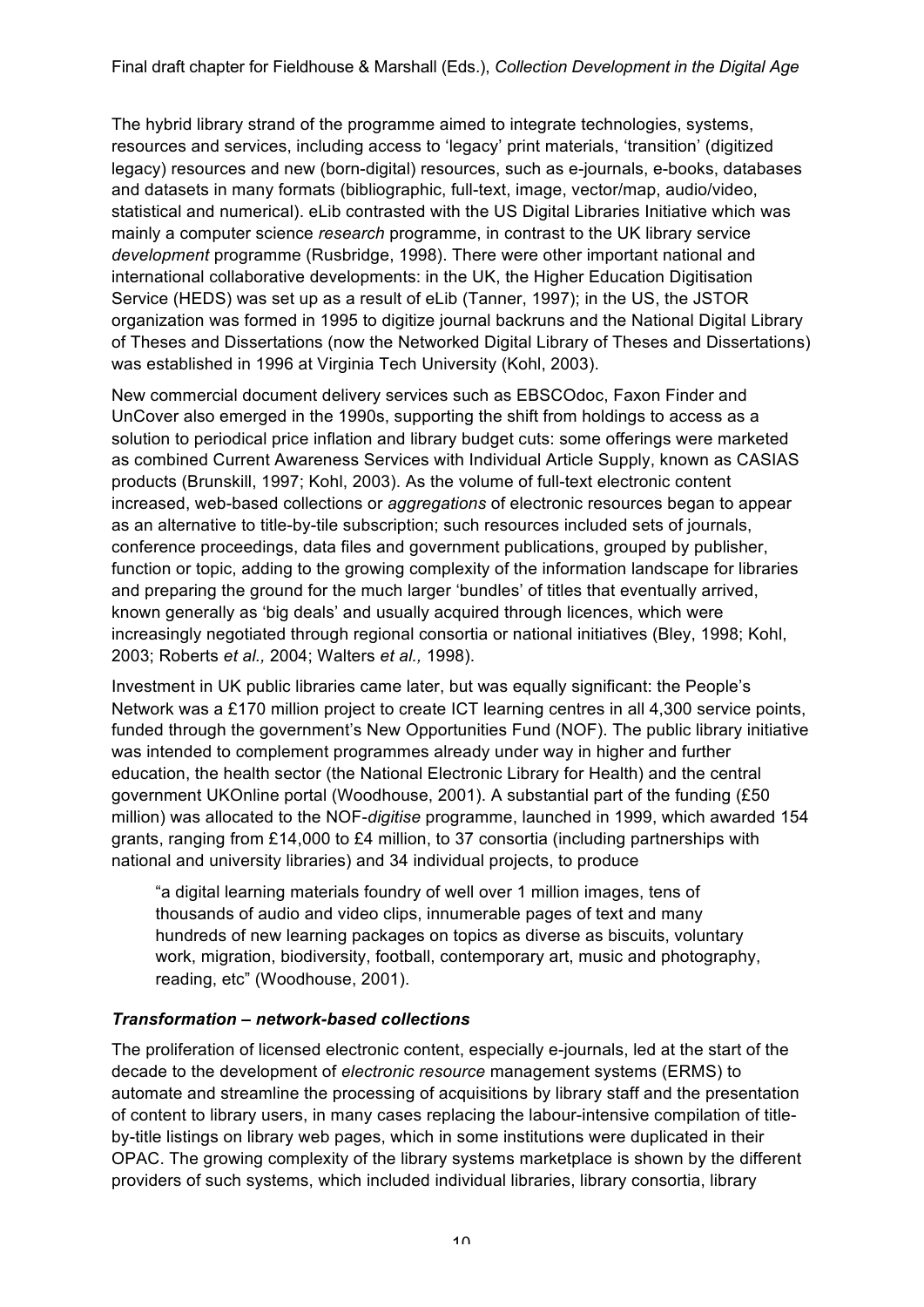systems vendors and subscription agents/aggregators (Collins, 2008). Other systems that libraries might be using now to manage access to digital content – in addition to their existing *integrated* library system – include a digital object or digital asset management system (DOMS or DAMS) for locally-produced content, an information retrieval portal or federated search engine for cross-searching of databases (Hakala, 2004) and a virtual learning environment (VLE, also known as a learning or course management system), typically used by academic libraries to manage access to electronic course readings or 'ereserves' and to information literacy tutorials (Black, 2008).

VLEs offer the potential to personalise the delivery of electronic information resources to users as academic staff and students can automatically be given access to the courses, modules or units for which they are registered, together with the resources associated with the course, such as digitised versions of key texts and subject-specific electronic resource guides with links to relevant web sites. However, they have created challenges for libraries, as access to the course web sites within VLEs is generally controlled by academic staff, who do not always recognise the need to integrate library resources with their teaching materials and in some cases have developed their own collections of electronic resources for students, in effect setting up mini online departmental libraries, often without checking the copyright position; in many cases, librarians have carried on delivering course-related material via separate web sites because they have not been given access to the VLE system (Corrall and Keates, 2011; MacColl, 2001).

The 'open access' movement to widen access to scholarship became a significant driving force during this period, manifested in new campaigning organisations and several formal declarations of commitment. Driven by the continuing escalation of journal subscription costs, the movement was also a natural evolution from open source software and reflected the frustrations around access to information having become more restricted at a time when the Web was opening up resources in other areas. According to Suber (2003, p. 92),

"Open-access literature is defined by two essential properties. First, it is free of charge to everyone. Second, the copyright holder has consented in advance to unrestricted reading, downloading, copying, sharing, storing, printing, searching, linking, and crawling."

The two main strategies used to achieve open access are for researchers – or others working on their behalf, such as librarians – to deposit or 'self-archive' their outputs in individual, discipline-based, institutional, consortial or national repositories (Peters, 2002) and for publishers to create 'open-access journals', based on alternatives to the traditional subscription-based model, for example by charging authors fees for publishing. The movement has been controversial and has generated a significant amount of literature on the issues arising, much of which predictably is freely available (*see* Bailey, 2010).

Institutional repositories have been defined as "digital collections capturing and preserving the intellectual output of a single or multi-university community" (Crow, 2002, p. 4) and libraries have typically taken a lead role in establishing and developing them, generally in collaboration with IT and other services (Rieh *et al.,* 2007). The term digital *asset*  management is particularly associated with efforts to manage all the important digital content of an organisation or institution, moving significantly beyond the research outputs (e.g. journal articles, conference papers and doctoral theses) that are typically the starting-point for an institutional repository, to a broader range of material often with a focus on multimedia resources, including image, sound and video files, which could include not only teaching and learning materials, but also the workflows of scientific simulations, the data supporting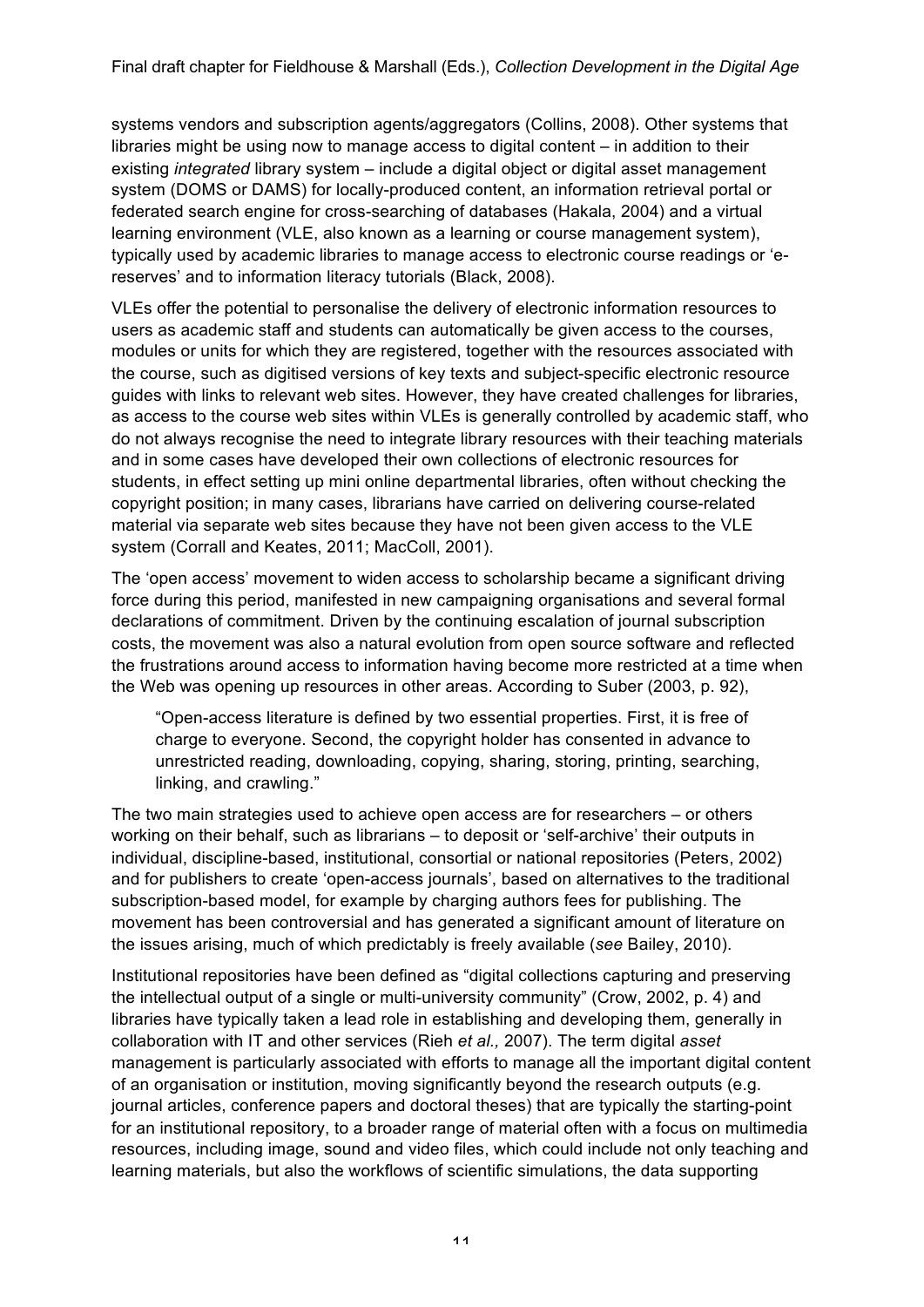scholarly papers and recordings of research symposia, musical and theatrical performances, public lectures and talks (Hilton, 2003; Joint, 2009; Lynch, 2003).

Much of the library literature on institutional repositories has concentrated on the role of subject/reference/liaison librarians, but repository development and management is essentially a collection development and management issue, where existing policies and practices in areas such as content selection, metadata creation, access management and collection evaluation need to be applied or adapted in line with strategies established for redefining the scope of the collection to meet institutional needs in the digital environment (Connell and Cetwinski, 2010; Genoni, 2004). The next challenge here is dealing with data: many academic libraries are already taking responsibility for managing access to publiclyavailable numerical and geographical digital data sets, just as they used to acquire statistical series in hard copy; in addition, libraries are being encouraged to get involved with the management and curation of data generated by research projects within their institutions, by extending their repository services and engaging with virtual research environments (VREs) to facilitate the discovery, transfer, re-use and archiving of data (Hey and Hey, 2006; Voss and Procter, 2009; Walters, 2009).

## **Collection development in digital environments**

Reflecting on the nature of librarianship in the 21st century, Michael Gorman (2000, pp. 10, 11) offers "a modern definition of the word 'collection'", which he presents as a quadruple configuration that includes:

- tangible objects (books, and so on) that the library owns
- local intangible (electronic) resources owned and controlled by the library (CD ROMs, and the like)
- tangible objects owned by other libraries, but accessible to local patrons by means of union catalogues and interlibrary lending schemes
- remote intangible resources not owned by the library but to which the library gives access.

The definition above incorporates several dichotomies: local and remote; owned and not owned, but accessible; tangible and intangible. An Association of Research Libraries Task Force also found that its members had "expanded the traditional view and definition of collections" (ARL, 2002, p. 8). In addition to the examples given by Gorman (2000), the ARL (2002, pp. 6, 8) report notes that "libraries are "engaging in digitizing and electronic publishing projects" and "taking responsibility for born-digital collections (such as geospatial or numeric data sets, faculty or class Web sites) and developing tools for their management and use". A more recent ARL report confirms growing involvement of libraries in data management, providing six detailed case studies as examples of emerging practice (Soehner *et al.*, 2010). Other significant activities include "managing and servicing borndigital content that resides outside the domain of the library" (ARL, 2002, p. 6), through the development of knowledge management systems to preserve and make accessible the institution's intellectual capital; a notable example here is the Ohio State University Knowledge Bank (Branin, 2003).

The ARL (2002) report suggests that rather than being defined by ownership, future collections could simply be resources that the library *manages*, *services* or *preserves* on behalf of library users – regardless of their location (or content). The centre of gravity was shifting, with the focus of collection development moving from local to global resources, as envisaged by Billings (1996, p.4):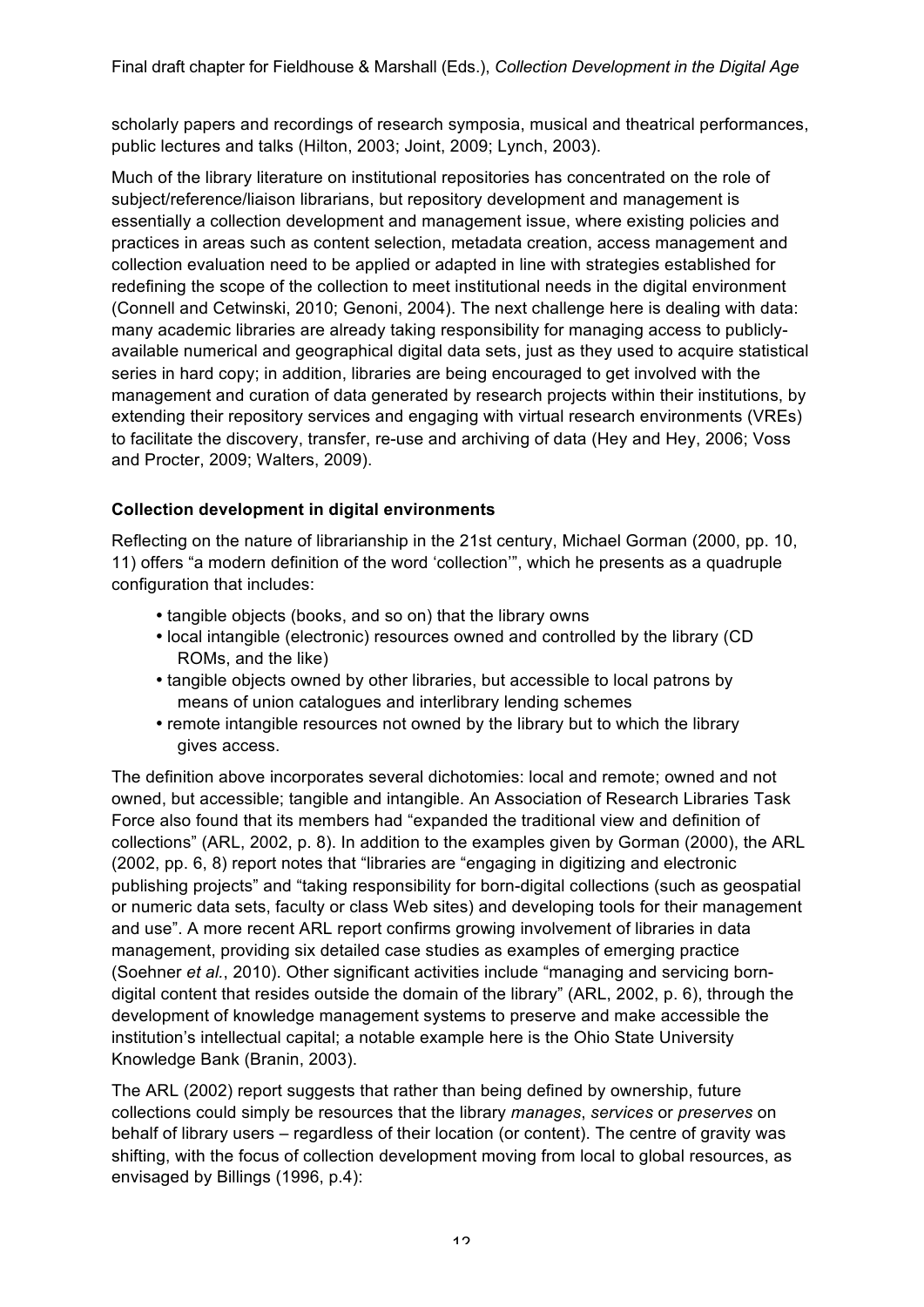"the local collection will evolve into one enhanced and extended by digital technologies and electronic information sources. Policies for managing – and sharing – national and global mega-collections will emerge from the construction of cooperative programs on a stage that far transcends concerns for building the local collection."

An international cross-sectoral survey of library collection managers similarly found that that digital information developments had made them "think differently about the meaning of collection development" and at a practical level had meant spending more time on consortia activities (Dorner, 2004, p. 272).

As Gorman (2000, p. 11) suggests, these conceptions of the collection could be modelled as a series of concentric circles "beginning with the 'traditional' collection of the local library" and expanding infinitely to include "all the recorded knowledge and information in the world". However, while it is easy to envisage this in general terms, it is harder to work out the most appropriate sequence for the particular elements identified; different groups of library and information users might have different views on what should be placed at the centre of the model, with most fiction readers and many humanities scholars seeing the first category as central to their needs, but natural scientists and business researchers placing electronic resources (irrespective of their location) at the centre of their information universe. Lee (2000) argues that collection developers/information professionals view collections in terms of levels of *control* (e.g. ownership, lease, interlibrary loan, referral elsewhere and no availability), but information users view them in terms of *access* (e.g. immediate access, delayed access and no access – or even only in terms of immediate access or no access).

Writing specifically about *collection development* in the 21st century, Gorman (2003a, p. 459) reconfigures his four-part conception into a hierarchy where he claims that "each level is less organized and harder to gain access to than its predecessor" as follows:

- locally owned physical documents
- physical documents owned by other libraries but available through ILL
- purchased or subscribed to electronic documents
- 'free' electronic documents.

The second part of his assertion is questionable, as electronic documents are often easier to access than physical documents, which may not be available at the time when the user wants them: e-reserves as electronic versions of book chapters and other recommended texts for students were developed precisely to solve the problem of many people trying to access the same texts at the same time; in addition, free electronic documents are often easier to access than purchased or subscribed documents, despite being less organized.

Another problem with Gorman's taxonomy is that it is not clear where physical documents held locally (i.e. within the organization or community to which the library belongs), but not owned by the library fit into the picture. Bell (1995, p. 181) points out that in a university environment, academic and other service departments often have collections of books and serials that "have developed and exist outside the library's financial, administrative, and physical structure", noting that initiatives such as campus-wide information polices have encouraged librarians to investigate their incorporation in their OPACs to maximise access and minimise duplicate purchases; she cites one example of an institutional vision of a system that would also includes researchers' personal collections of citations and departmental collections of slides and instruments, as well as print materials. Such resources can also be found in businesses, law firms, hospitals and other workplace environments, as well as in central and local government departments and agencies.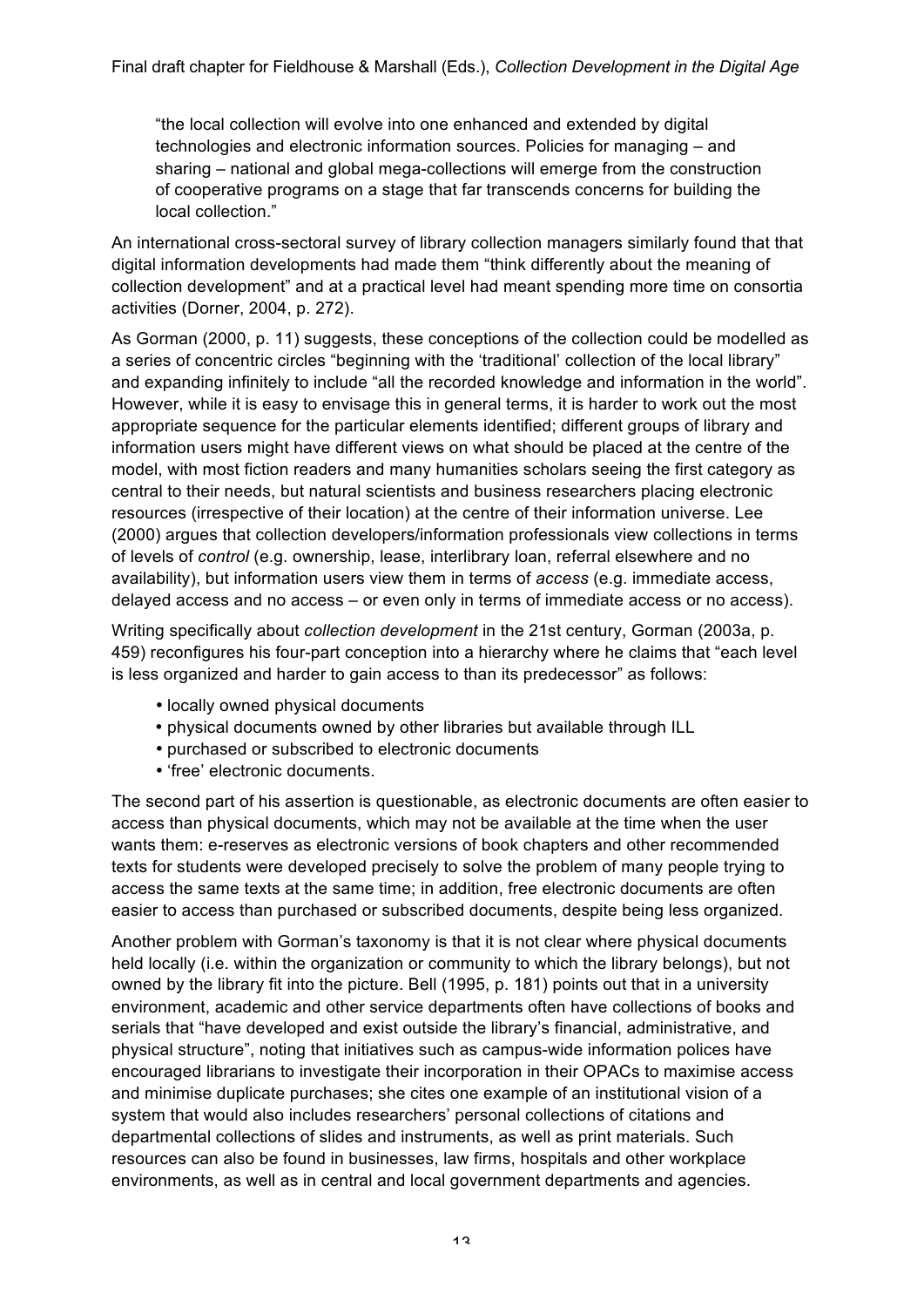Building on her earlier work, Lee (2003) also proposes a concentric circles model of the information universe, but goes beyond Gorman's (2000, 2003a) conception by including researchers' personal collections in her model, which is based on interviews with academic staff and aims to reflect users' perspectives on the information environment supporting their research and teaching. Her model has three layers characterised as the 'immediate space', 'adjunct space' and 'outside space' and is interesting in including an aggregation of personal physical collections, personal digital resources and library electronic resources in the centre, while relegating the library's physical resources to the middle circle. Figure 1 adapts and extends Lee's (2003, p. 432) "structure of users' information spaces" by including the 'informal collections' discussed by Bell (1995), renaming the adjunct space as *intermediate* space and introducing a few additional items to the 'immediate space' to provide a more comprehensive picture of the contemporary information environment.





### *The implications for collection development*

Conceptual models such as Gorman's (2000, 2003a) and Lee's (2003) provide useful frameworks for thinking about information resources and collections, but cannot adequately capture the complexity of the contemporary information universe. In addition to electronic versions of traditional library materials, such as text books and reference works, newspapers and periodicals, theses and dissertations, archives and manuscripts, maps and photographs, music and film, there are web-based information resources with no direct print equivalents, including listservs (email discussion lists) and chatrooms, blogs and wikis, where the content is not only *dynamic*, because it is being continually edited, revised and supplemented, but also *user-generated,* as people engage in continuous role-switching between information user and information producer. Previously distinct roles in the information supply chain have converged and diversified with individuals and institutions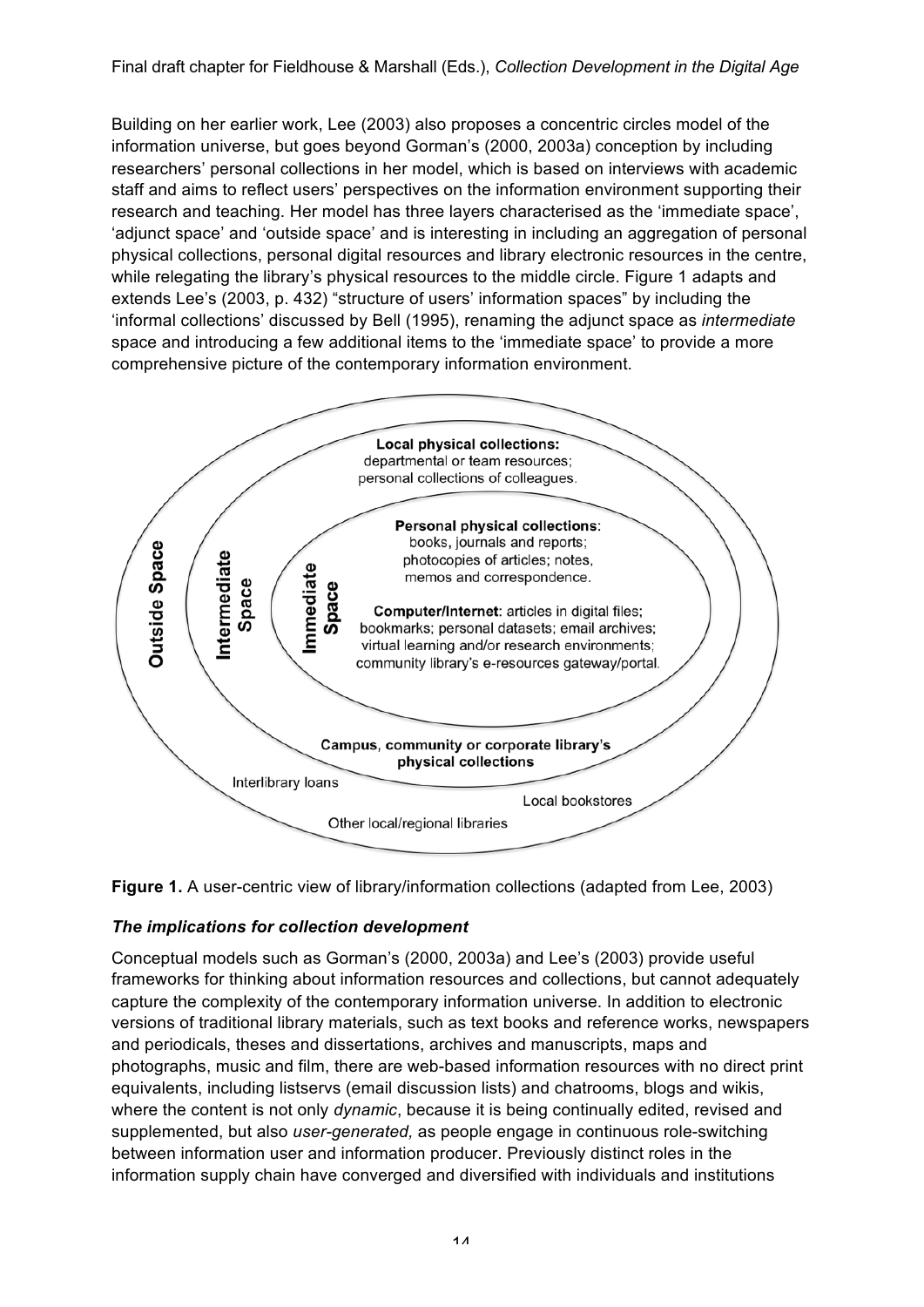acting as publishers through their websites and periodicals subscription agents becoming library systems suppliers; in addition, many academic libraries have become publishers of scholarly monographs, conference proceedings and peer-reviewed journals (Kahn, 2008).

Collection development in the current environment still needs to fulfil its established functions in relation to traditional materials, but practice has also had to respond to the new information landscape. Academics and practitioners have discussed the impact of the digital/electronic/virtual library on the scope of collection development and the role of collection developers. Buckland (1989) uses the opportunity to review the functional role of library collections, which he defines as three-fold: *archival* (retention and preservation), *dispensing* (availability and access) and *bibliographic* (organisation and identification); he later added a fourth *symbolic* role, associated with rarity and status (Buckland 1995). Buckland (1989) first argues that the archival and bibliographic functions will continue to be important, but the dispensing role will shift from long-term to temporary local storage for electronic media. Moving on specifically to collection development, he then asks the fundamental question (Buckland, 1995, p. 157):

"What will collection developers do as local collections diminish in significance relative to networked electronic resources?"

Drawing on McColvin's (1925) classic text on book selection for public libraries, Buckland (1995) argues the need to think differently about selection based on *demand* and selection based on *value,* which he refers to as *privileging* some works/documents over others, concluding that 'value-based privileging' will be more important than 'demand-based decisions' and will be implemented by providing customised access to the information universe for particular client groups, thus anticipating more recent discussion around *personalisation* and *customisation* of content through portals (*e.g.* Dempsey, 2003; Kalyanaraman and Sundar, 2006; Nicols and Mellinger, 2007; Shedlock *et al.,* 2010). Brophy (2007, pp. 120-121) similarly confirms that selection should continue to be a central task for the modern library, but characterises the role in slightly different terms, introducing concepts such as *sense-making*, *mapping* and *codifying,* which can be seen as contemporary interpretations of Buckland's (1989, 1995) bibliographic/advisory role:

"While libraries can act as the interface to this wealth of information, one of their most important tasks is to create order out of potential chaos. They do this by selecting and describing information sources which they will offer to their users. … Within this understanding of the 'collection', the process of making sense of the information universe on behalf of users, partly by mapping and codifying it (including borrowing from the codification of others) and partly by selecting from it those parts which are likely to be of interest and are known, or likely, to be accessible, is critical."

Demas *et al.* (1995) offer a more pragmatic view of collection development for the e-library, arguing the need to 'mainstream' electronic/networked resources by integrating them conceptually and operationally into collection development practice. Drawing on applied research and development at Cornell University, they describe the use of 'genre specialists', to develop expertise in different categories of resources (such as applications software, numeric files and multimedia materials); an Electronic Resources Council, to assess impact and co-ordinate activity across functional units; Internet Prospectors, an 'advance team' to develop strategies and policies for integration; and a five-level 'tiers of access' framework to match delivery mechanisms to anticipated demand. Many libraries established new teams and/or specialist positions to deal with new formats, but often as temporary structures to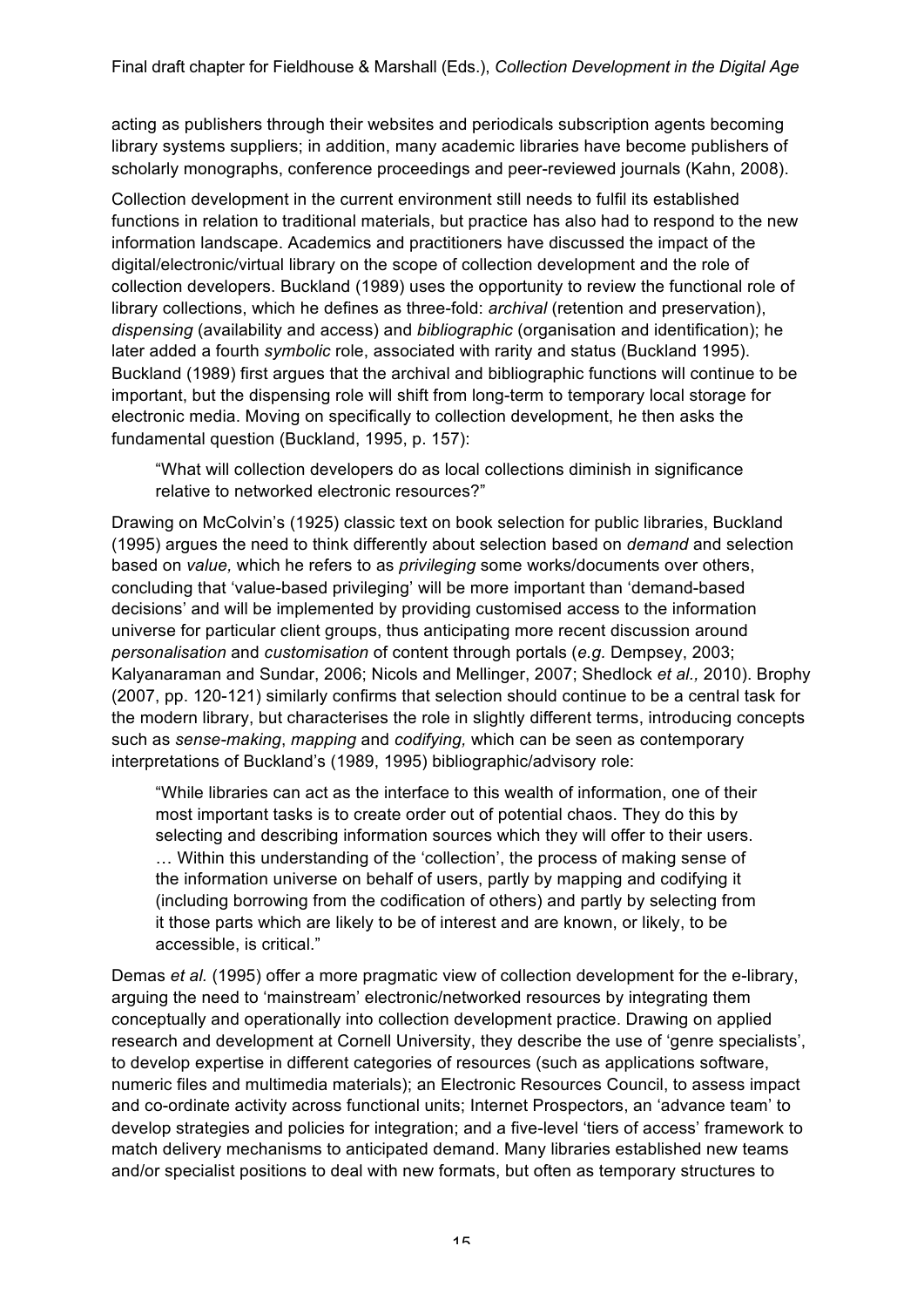manage the transition (Dorner, 2004). Many libraries also used separate budgets for hardcopy and electronic resources, which Gorman (2003a) rightly criticises as inappropriate.

Demas (1998, p. 158) revisits Buckland's (1995) question about the role of collection development in the specific context of digitisation, arguing that this is an area where the *art*  of *value-based* selection – rather than the *science* of *demand-driven* selection – is needed to build "a network of national and international digital libraries". Demas (1998, p. 158) argues that market forces will deal with the high-demand material, but librarians need to develop "rational, national co-operative plans" by collaborating with scholars in the *re-selection* of major parts of their collections for preservation and enhanced access within discipline-based intellectual frameworks. Lynch (1998) also calls for libraries to work together in developing co-ordinated national and international programmes to manage the transition to digital collections. He stresses the importance of moving beyond CD-ROMs as "closed, bounded *artifacts"* to create resources that facilitate re-use and enhancement by the scholarly community over time, by integrating primary content "into a web of commentary, criticism, scholarship, and instruction" and linking it to related content across institutional and geographical boundaries (Lynch, 1998, pp. 140-141).

Evaluation and selection have emerged as key continuing roles for collection development in the digital world, but the information universe from which libraries can select and collect resources for their communities is far more diverse and dynamic than the print-based world. Several commentators have attempted to model the digital content landscape in order to help practitioners establish priorities for managing intellectual assets for their communities. Conway (2008) presents a complex multi-dimensional model that differentiates resources in a university context by source, structure, possession and rights. Dempsey (2003) describes a simpler 'collections grid' that divides materials into four categories on the basis of their *uniqueness* and *stewardship* (level of requirements for custodial care, such as metadata), which has been modified to cover collections in all types of libraries (OCLC, 2003). The OCLC (2003) model provides a useful graphic illustration of how the digital world has expanded the potential scope of collection development beyond the *published content* and *special collections* in the 'high stewardship' quadrants to include *open web content* and *institutionally produced content* that have generally been given 'low stewardship' attention. Thinking about the relative uniqueness of different resources may lead practitioners to change their priorities, spend less time on 'commodity content' and devote more effort to the unique resources within their communities.

### *Revolution or evolution?*

Many commentators have stressed the transformation of libraries and their collections over the past 20 years. However, a few, notably Michael Gorman (2003b, p. 8), challenge this interpretation, arguing instead that library collections "have grown and *evolved* over a long period", with each new development representing an 'evolutionary step' – not a 'revolution'. In contrast to Gorman (2003b), Moss (2008, p. 69) suggests that we are now experiencing a "*second* digital revolution", but warns against both techno-determinism and curatorial nostalgia. Arguing that "the information community needs to return to what it is good at, 'collection development', leaving resource discovery to the search engines and internet providers", he advocates "Rebalancing information services away from service delivery towards collection development" on the basis that search engines "can be left to provide the distribution channel and consumer profiling", though he acknowledges the need for information literacy, but notes the need here for mediation "by those with the appropriate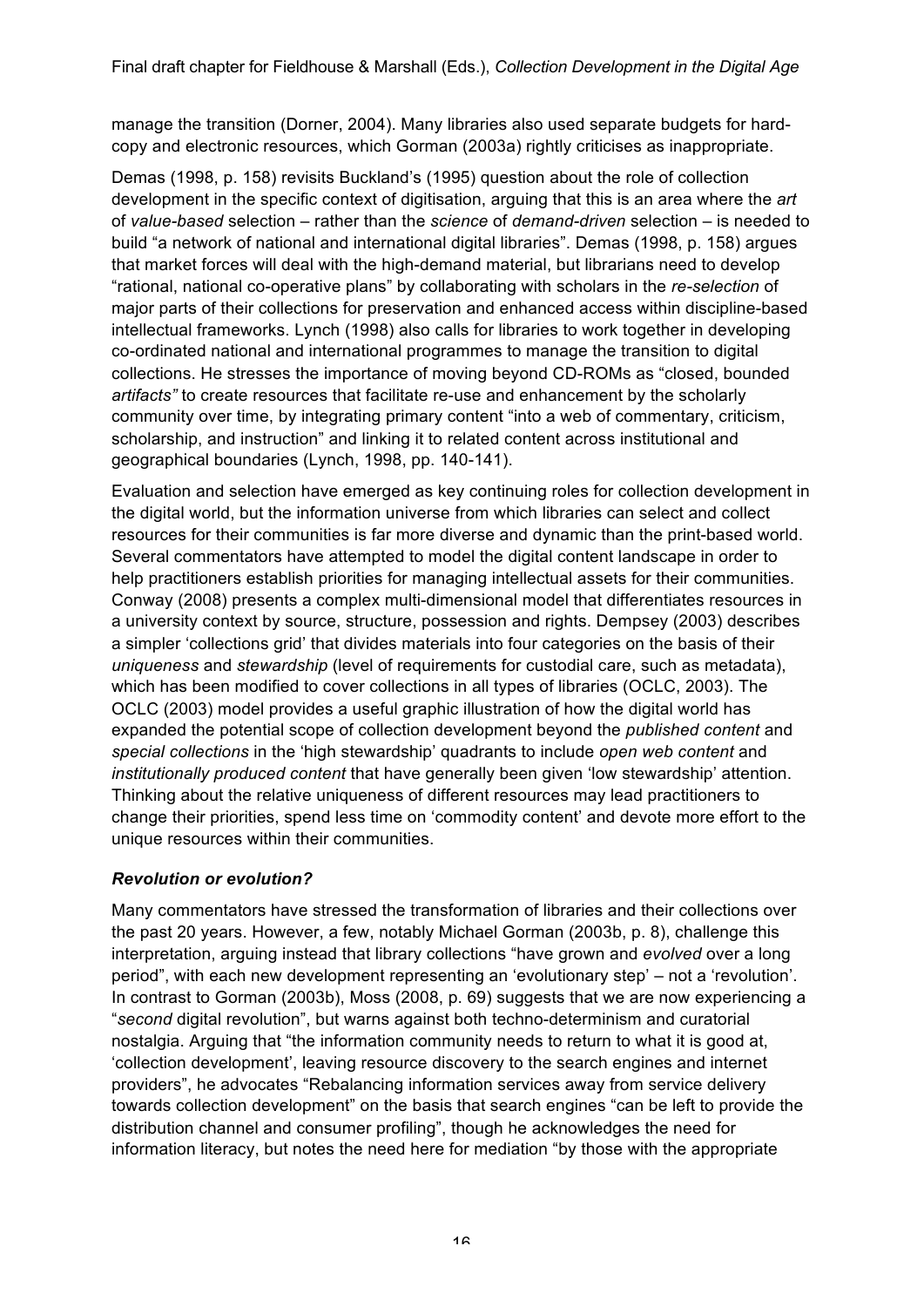skills and knowledge", because such literacy is usually "highly differentiated" (Moss, 2008, pp. 70, 86).

Several commentators, including Brophy (2007), Buckland (1995), Demas (1998), Gorman (2003b), Lynch (2000) and Moss (2008), have argued that the changes in the information universe demand that libraries *return* to and strengthen their traditional practice of *valuebased selection,* to help their user communities navigate and make sense of the diversity and complexity of the new information universe. Demand-driven acquisition will also be important, but may in future be associated less with medium- to long-term collection development and more with short-term document delivery. The format and location of the material has changed (and will continue to change) but the principles of selecting material to meet current and future user needs still apply. More significantly, library and information professionals are increasingly applying their knowledge and skills in a wider context through participation in regional, national and international consortia and collaborative initiatives, recognising that collection development for the future must look beyond traditional locallybased collections to the development of large-scale global collections accessible to researchers and lifelong learners around the world irrespective of their location.

### **Questions for reflection**

- Is the concept of collection development relevant in the digital world?
- Do we need to adopt new terminology for the new information universe?
- How can libraries acquire the expertise to evaluate specialist resources?
- Should libraries shift their focus from local to global collections?
- Should libraries give higher priority to locally-generated content?
- How should libraries deal with freely-available Internet resources?

#### **References**

- Ameen, K. (2006) From acquisitions to collection management: mere semantics or an expanded framework for libraries? *Collection Building,* 25 (2), 56-60.
- ARL (2002) *Collections & access for the 21st-century scholar: changing roles of research libraries, a report from the ARL Collections & Access Issues Task Force. ARL Bimonthly Report,* 225. http://www.arl.org/bm~doc/main.pdf
- Bailey, C.W. (2010) *Transforming Scholarly Publishing through Open Access: A Bibliography*. Houston: Digital Scholarship. http://www.digital-scholarship.org/tsp/w/tsp.html
- Baker, D.M. (1992) Access versus holdings policy with special reference to the University of East Anglia. *Interlending & Document Supply,* 20 (4), 131- 137.
- Bell, S.S. (1995) Integrating access to formal and informal collections: what is important and what succeeds. *Journal of Academic Librarianship,* 21 (3), 181-186.
- Billings, H. (1996) Library collections and distance information: new models of collection development for the 21st century. *Journal of Library Administration,* 24 (1/2), 3-17.
- Black, E.L. (2008) Toolkit approach to integrating library resources into the learning management system. *Journal of Academic Librarianship,* 34 (6), 496-501.
- Bley, R. (1998) NESLI the National Electronic Site Licence Initiative. *VINE,* 28 (1), 34-37.
- Branin, J.J. (2003) Knowledge management in academic libraries: building the Knowledge Bank at the Ohio State University. *Journal of Library Administration,* 39 (4), 41-56.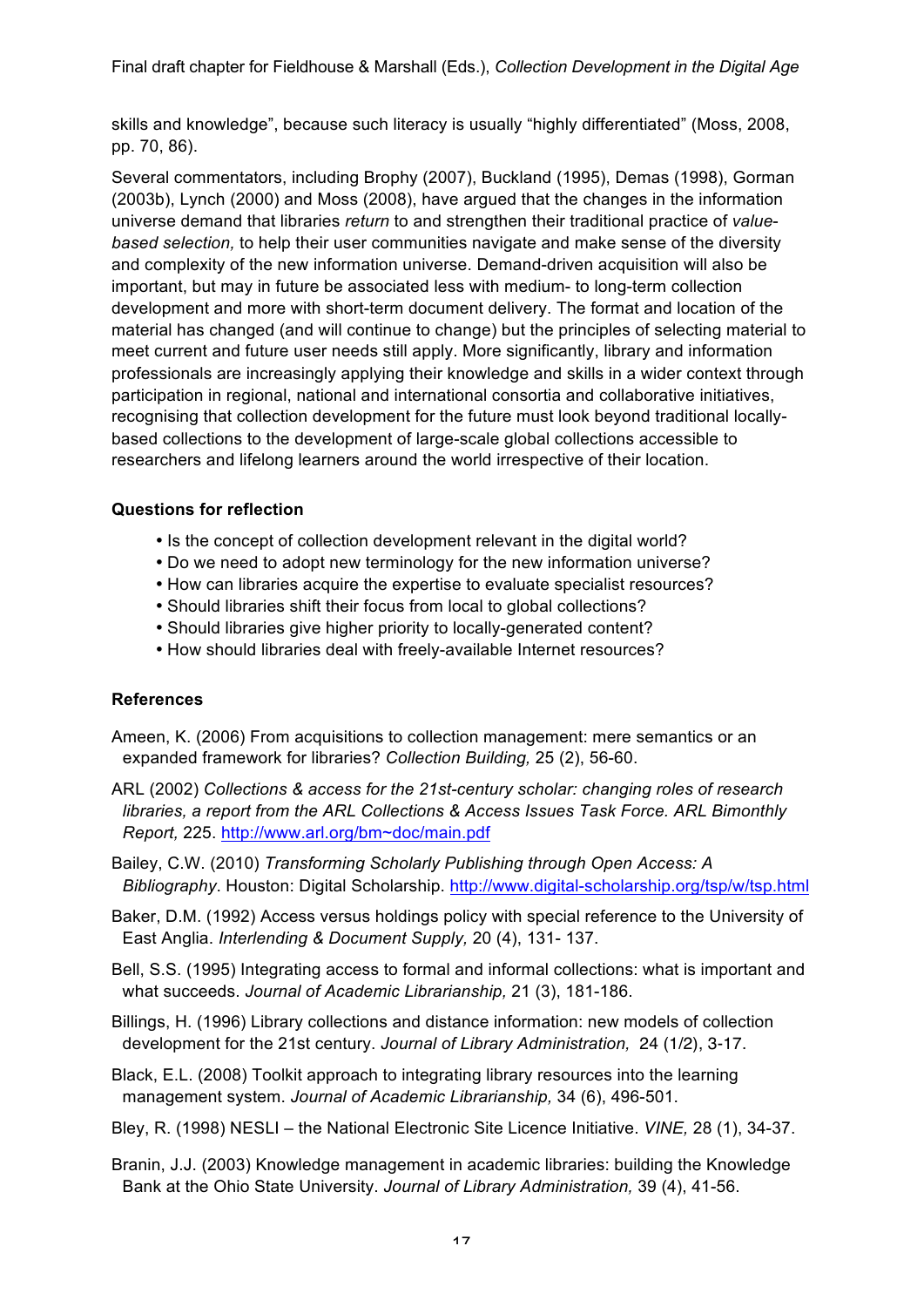- Brin, B. and Cochran, E. (1994) Access and ownership in the academic environment: one library's progress report. *Journal of Academic Librarianship,* 20 (4), 207-212.
- Brophy, P. (2007) *The Library in the Twenty-First Century,* 2nd ed. London: Facet.
- Brunskill, K. (1997) The issues surrounding the provision of CASIAS services in libraries. *Interlending & Document Supply,* 25 (2), 57–63.
- Buckland, M. (1989) The roles of collections and the scope of collection development. *Journal of Documentation,* 45 (3), 213-226.
- Buckland, M. (1995) What will collection developers do? *Information Technology and Libraries,* 14 (3), 155-159.
- Clayton, P. and Gorman, G.E. (2002) Updating conspectus for a digital age. *Library Collections, Acquisitions, & Technical Services,* 26 (3), 253–258.
- Cogswell, J.A. (1987) The organization of collection management functions in academic research libraries. *Journal of Academic Librarianship,* 15 (4), 268-276.
- Collins, M. (2008) Electronic resource management systems (ERMS) review. *Serials Review,* 34 (4), 267-299.
- Connell, T.H. and Cetwinski, T. (2010) Impact of institutional repositories on technical services. *Technical Services Quarterly,* 27 (4) 331-346. Preprint available at http://hdl.handle.net/1811/38978
- Conway, P. (2008) Modeling the digital content landscape in universities. *Library Hi Tech,* 26 (3), 342-354.
- Corrall, S.M. (1994) The access model: managing the transformation at Aston University. *Interlending & Document Supply,* 21 (4), 13-23.
- Corrall, S. and Keates, J. (2011) The subject librarian and the virtual learning environment: a study of UK universities, *Program,* 45 (1), 29-49.
- Crawford, W. and Gorman, M. (1995) *Future Libraries: Dreams, Madness & Reality.*  Chicago: American Library Association.
- Crow, R. (2002) *The Case for Institutional Repositories: A SPARC Position Paper.*  Washington, DC: Scholarly Publishing and Academic Resources Coalition. http://www.arl.org/sparc/bm~doc/ir\_final\_release\_102.pdf
- Demas, S. (1998) What will collection development do? *Collection Management,* 22 (3/4), 151-159.
- Demas, S., McDonald, P. and Lawrence, G. (1995) The Internet and collection development: mainstreaming selection of Internet resources. *Library Resources and Technical Services,*  39 (3), 275-290.
- Dempsey, L. (2003) The recombinant library: portals and people. *Journal of Library Administration,* 39 (4), 103-136.
- Department of Education and Science/Office of Arts and Libraries (1982) *The Future Development of Libraries & Information Services 2: Working together within a National Framework,* Library Information Series No. 12, London: HMSO.
- Dowd, S. (1989) Alexandria revisited: another look at space and growth. *Collection Building,*  9 (3-4), 65-92.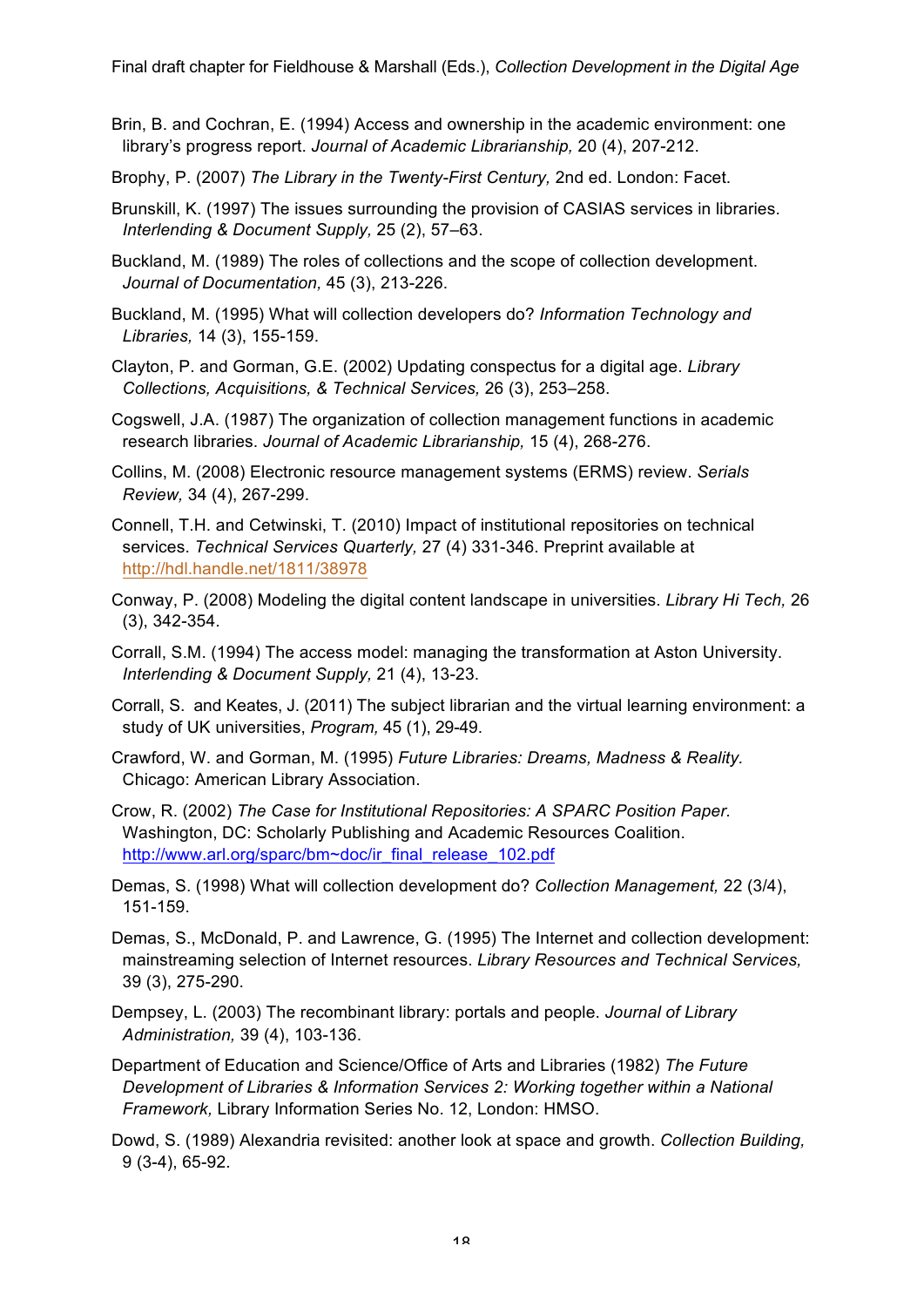- Dorner, D.G. (2004) The impact of digital information resources on the roles of collection managers in research libraries. *Library Collections, Acquisitions, and Technical Services,*  28 (3), 249-274.
- Edelman, H. (1979) Selection methodology in academic libraries. *Library Resources & Technical Services,* 23 (1), 33-38. http://alcts.ala.org/lrts/lrtsv23no1.pdf.

eLib (2001) Electronic Libraries Programme. *The Projects.* Bath: UKOLN. http://www.ukoln.ac.uk/services/elib/projects/

- Gore, D. (ed.) (1975) *Farewell to Alexandria: Solutions to Space, Growth and Performance Problems of Libraries.* Westport, CT: Greenwood Press.
- Gorman, G.E. (1997) Introduction. In Gorman, G.E. and Miller, R.H. (eds) *Collection Management for the 21st Century: A handbook for Librarians, pp. ix-xv, Westport, CT:* Greenwood Press.
- Gorman, G.E. (2003) Collection management. In Feather, J. and Sturges, P. (eds) *International Encyclopedia of Information and Library Science,* 2nd ed., pp. 81-83. London: Routledge.
- Gorman, G.E. and Howes, B. (1989) *Collection Development for Libraries.* London: Bowker Saur.
- Gorman, M. (2000) *Our Enduring Values: Librarianship in the 21st Century.* Chicago: American Library Association.
- Gorman, M. (2003a) Collection development in interesting times: a summary. *Library Collections, Acquisitions, & Technical Services*, 27 (4), 459-462.

Gorman, M. (2003b) *The Enduring Library: Technology, Tradition and the Quest for Balance.*  Chicago: American Library Association.

- Hahn, K.L. (2008) *Research Library Publishing Services: New Options for University Publishing.* Washington, DC: Association of Research Libraries. http://www.arl.org/bm~doc/research-library-publishing-services.pdf
- Hakala, J. (2004) Resource description in a heterogeneous system environment. *Library Collections, Acquisitions, & Technical Services,* 28 (3), 275-282.
- Henty, M. (1991) Conspectus in Australia: the view from the bridge. *Australian Library Review,* 8 (2), 107-113.
- Hey, T. and Hey J. (2006) E-science and its implications for the library community, *Library Hi Tech,* 24 (4), 515-528.
- Hilton, J.L. (2003) Digital asset management systems. *Educause Review,* 38 (2), 52-53. http://net.educause.edu/ir/library/pdf/ERM0327.pdf.
- Johnson, P. (2004) *Fundamentals of Collection Development and Management*. Chicago: American Library Association.
- Joint, N. (2009) Practical digital asset management and the university library. *Library Review,* 58 (2), 89-96.
- JFCLRG (1993) Joint Funding Councils Libraries Review Group. *Report* [Follett Report]. Bristol: Higher Education Funding council for England. http://www.ukoln.ac.uk/services/papers/follett/report/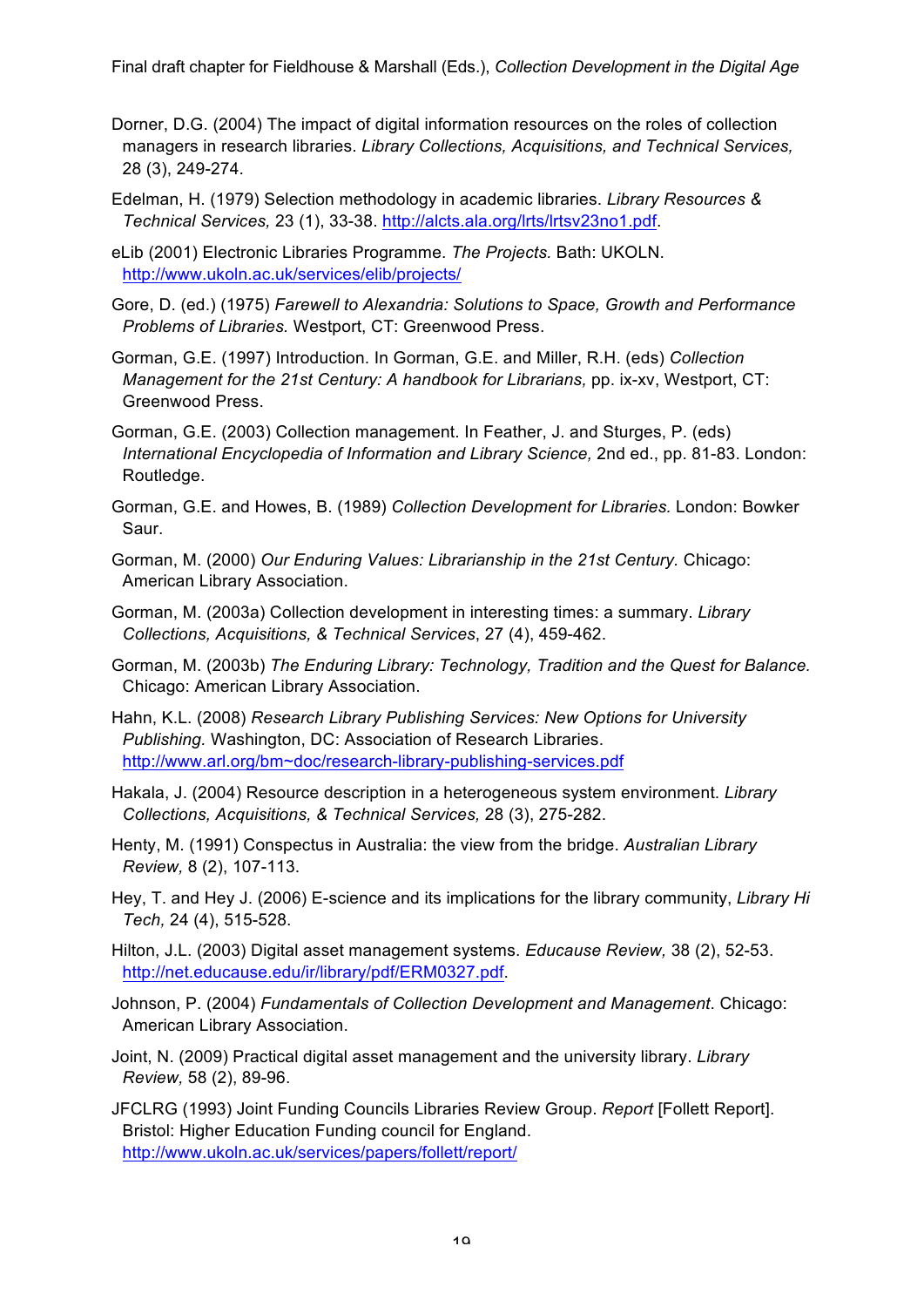- Kalyanaraman, S. and Sundar, S.S. (2006) The psychological appeal of personalized content in web portals: does customization affect attitudes and behavior? *Journal of Communication,* 56 (1), 110-132.
- Kohl, D.F. (2003) Collection development in the ARL library. In Drake, M. (ed.) *Encyclopedia of Library and Information Science,* 2nd ed. pp. 570-584. New York: Dekker.
- Lee, H.-L. (2000) What is a collection? *Journal of the American Society for Information Science and Technology,* 51 (12), 1106-1113.
- Lee, H.-L. (2003) Information spaces and collections: implications for organization. *Library & Information Science Research,* 25 (4), 419-436.
- Lynch, C. (1998) The role of digitization in building electronic collections: economic and programmatic choices. *Journal of Library Administration,* 22 (3/4), 133-141.
- Lynch, C. (2000) From automation to transformation: forty years of libraries and information technology in higher education. *Educause Review*, 35 (1), 60-68. http://net.educause.edu/ir/library/pdf/ERM0018.pdf
- Lynch, C. (2003) Institutional repositories: essential infrastructure for scholarship in the digital age. *ARL Bimonthly Report,* 226, 1-7. http://www.arl.org/resources/pubs/br/br226/br226ir.shtml
- Matheson, A. (1989) Conspectus in the United Kingdom. *Alexandria,* 1 (1), 51-59.
- MacColl, J. (2001) Virtuous learning environments: the library and the VLE. *Program*, 35 (3), 227-239.
- McColvin, L. (1925) *The Theory of Book Selection in Public Libraries.* London: Grafton.
- McGarry, K. (2003) Libraries. In Feather, J. & Sturges, P. (eds) *International encyclopedia of information and library science,* 2nd ed., pp. 371-374. London: Routledge.
- McKnight, C. (1993) Electronic journals past, present…and future? *Aslib Proceedings,* 45  $(1), 7-10.$
- Moss, M. (2008) The library in the digital age. In Nicholas, D. and Rowlands, I. (eds) *Digital Consumers: Reshaping the Information Profession,* pp. 69-91. London: Facet.
- Nichols, J. and Mellinger, M. (2007) Portals for undergraduate subject searching: are they worth it? *Portal: Libraries and the Academy,* 7 (4), 481-490.
- OCLC (2003) *Collections Grid.* Dublin, OH: OCLC Online Computer Library Center. http://www.oclc.org/reports/escan/appendices/collectiongrid.htm
- Peters, T.A. (2002) Digital repositories: individual, discipline-based, institutional, consortia, or national. *Journal of Academic Librarianship,* 28 (6), 414-17.
- Prytherch, R. (comp.) (2005) *Harrod's Librarians' Glossary and Reference Book: A Directory of Over 10,200 Terms, organizations, Projects and Acronyms in the Areas of Information Management, Library Science, Publishing and Archive Management,* 10th ed. Aldershot: Ashgate.
- Reitz, J.M. (2004) *Dictionary for Library and Information Science.* Westport, CT: Libraries Unlimited.
- Reitz, J.M. (2010) *ODLIS: Online Dictionary for Library and Information Science.* Santa Barbara, CA: ABC-CLIO. http://www.abc-clio.com/ODLIS/odlis\_A.aspx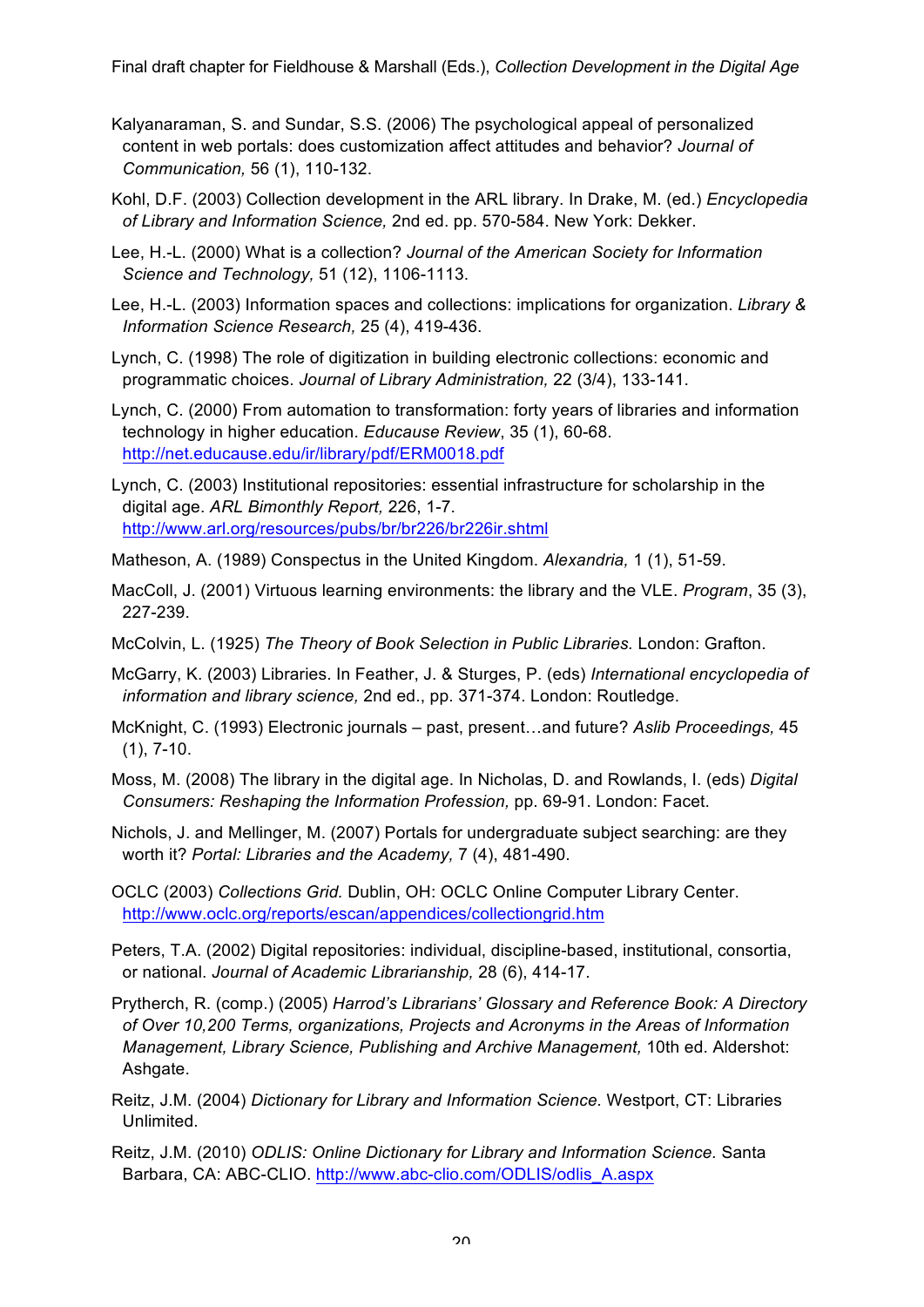- Rieh, S.Y., Markey, K., St. Jean, B., Yakel, E. and Kim, J. (2007) Census of institutional repositories in the U.S.: a comparison across institutions at different stages of IR development, *D-Lib Magazine,* 13 (11/12). http://www.dlib.org/dlib/november07/rieh/11rieh.html
- Roberts, M., Kidd, T. and Irvine, L. (2004) The impact of the current e-journal marketplace on university library budget structures: some Glasgow experiences. *Library Review,* 53 (9), 429-434.
- Roderick, E., Taylor, J.M., Bourd, S. and Courson, G. (1997) The Library of Virginia's digital library project. *Library Hi Tech*, 15 (3-4), 56-62, 89.

Rusbridge, C. (1998) Towards the hybrid library. *D-Lib Magazine,* 4 (7/8). http://www.dlib.org/dlib/july98/rusbridge/07rusbridge.html

- Shedlock, J., Frisque, m., Hunt, S., Walton, L., Handler, J. and Gillam, M. (2010) Case study: the Health SmartLibrary experiences in web personalization and customization at the Galter Health Sciences Library, Northwestern University. *Journal of the Medical Library Association,* 98 (2), 98-104. http://www.ncbi.nlm.nih.gov/pubmed/20428276
- Soehner, C., Steeves, C. & Ward, J. (2010) *E-Science and Data Support Services: A Study of ARL Member Institutions.* Washington, DC: Association of Research Libraries. http://www.arl.org/bm~doc/escience\_report2010.pdf
- Soper, M.E., Osborne, L.N. & Zweizig, D.L. (1990) *The Librarian's Thesaurus.* Chicago: American Library Association.
- Stam, D.H. (1983) Think globally act locally: collection development and resource sharing. *Collection Building,* 5 (1), 18-21.
- Steele, C. (ed.) (1978) *Steady-State, Zero Growth and the Academic Library: A Collection of Essays.* London: Bingley.
- Suber, P. (2003) Removing barriers to research: an introduction to open access for librarians. *College & Research Libraries News,* 64 (2), 92-94, 113. Expanded preprint available at http://www.earlham.edu/~peters/writing/acrl.htm.
- Tanner, S. (1997) The Higher Education Digitisation Service: managing the conversion to electronic formats. *Serials*, 10 (3), 352-356.
- Trochim, M.K. (1982) *Academic Library Resource Sharing through Bibliographic Utility Program Participation: Report to the Office of Libraries and Learning Technologies.*  Washington DC: United States Department of Education, Office of Educational Research and Improvement. http://www.eric.ed.gov:80/PDFS/ED227853.pdf.
- Young, H. (ed.) (1983) *The ALA Glossary of Library and Information Science.* Chicago: American Library Association.
- University Grants Committee (1976) *Capital Provision for University Libraries: Report of a Working Party.* London: HMSO.
- Voss, A. and Procter, R. (2009) Virtual research environments in scholarly work and communications. *Library Hi Tech,* 27 (2), 174-190.
- Walters, T.O. (2009) Data curation program development in U.S. universities: the Georgia Institute of Technology example. *International Journal of Digital Curation,* 3 (4), 83-92. http://www.ijdc.net/index.php/ijdc/article/viewFile/136/153